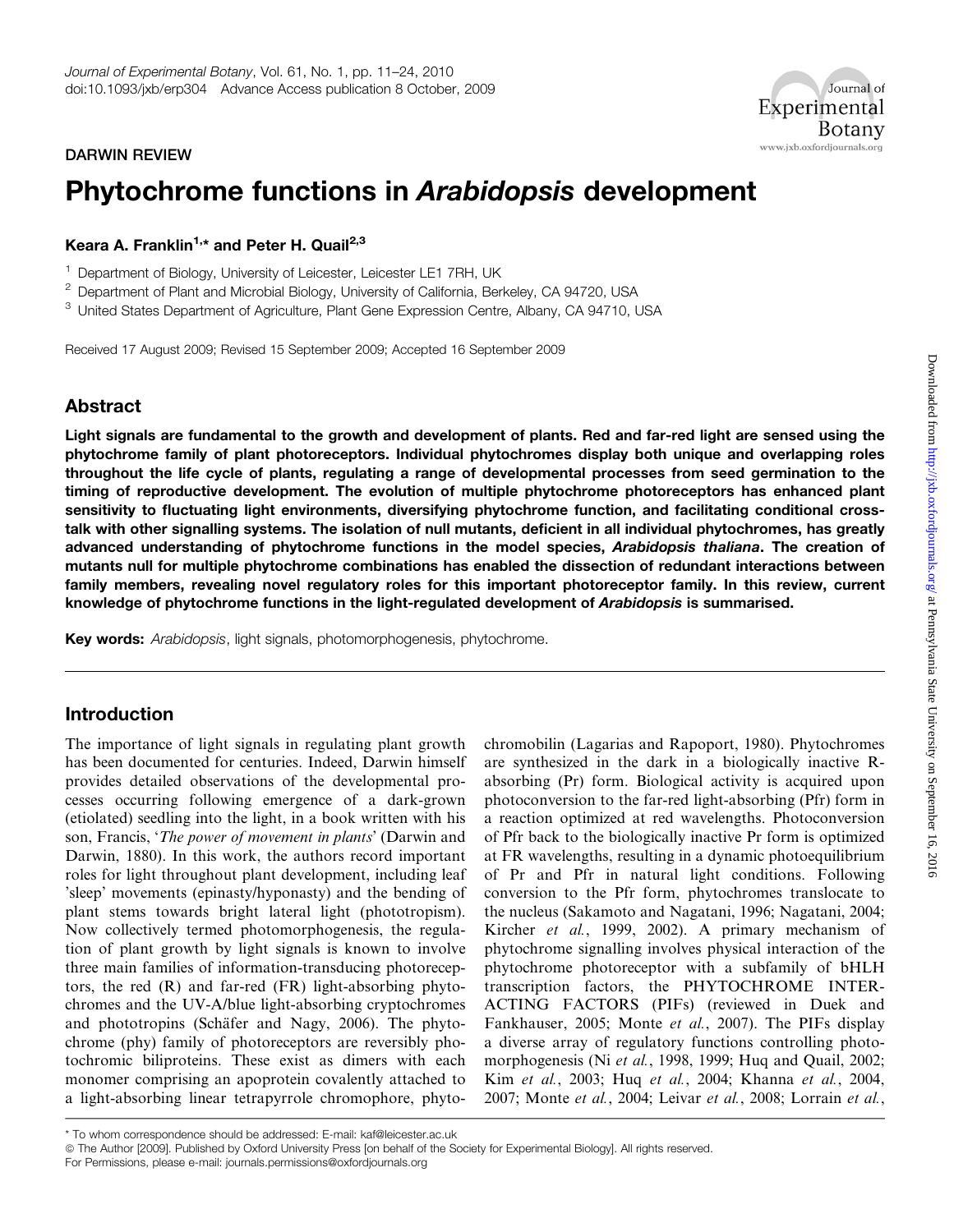2008; Shin et al., 2009; Stephenson et al., 2009). The physical interaction of phytochromes with PIFs leads to the latter's phosphorylation, ubiquitination, and degradation via the 26S proteosome (Bauer et al., 2004; Park et al., 2004; Shen *et al.*, 2005, 2007; Al-Sady *et al.*, 2006). This elegantly simple system enables plants to alter gene expression rapidly in response to fluctuations in the light environment. Phytochrome interaction with PIFs can conversely lead to turnover of the phytochrome photoreceptor, providing a dual mechanism of regulating plant development (Al-Sady et al., 2008).

Plants contain multiple phytochromes. Three discrete apoprotein-encoding genes (PHYA–PHYC) are conserved within angiosperms (Mathews et al., 1995). Additional phytochromes have been identified in dicotyledonous plants and are thought to represent the products of more recent gene duplication events (Mathews et al., 1995; Mathews and Sharrock, 1997). In the model species Arabidopsis thaliana, five genes  $(PHYA-E)$  encoding phytochrome apoproteins have been sequenced and characterized (Sharrock and Quail, 1989; Clack et al., 1994). The PHYB protein displays greatest sequence similarity to PHYD (approximately 80%), and forms an evolutionary distinct subgroup with PHYE (Goosey et al., 1997). The PHYA protein is most closely related to PHYC yet the phyA photoreceptor displays unique properties. In contrast to other phytochromes, phyA displays rapid lability in the Pfr form and can signal during rapid photoconversion between Pr and Pfr. Previously termed 'type I phytochrome', phyA is the predominant phytochrome in etiolated seedlings but is rapidly degraded to much lower steady-state levels upon transfer to light (Clough and Vierstra, 1997). In this way, phyA serves initially as a highly sensitive light 'antenna', enabling the rapid promotion of de-etiolation upon soil emergence. The highly sensitive, non-reversible functions of phyA in response to low quantities of light are termed Very Low Fluence Responses (VLFRs). The proteolysis of phyA displays first order reaction kinetics and is therefore greatest upon transfer to light environments establishing a high proportion of Pfr (e.g. R). Continuous irradiation of wavelengths establishing a low percentage of Pfr (e.g. FR) results in photo-cycling of phyA between the Pr and Pfr forms and signalling via the High Irradiance Response (HIR) mode (Hennig et al., 2000). Photoreversible responses are mediated by 'type II' phytochromes displaying relative stability in the Pfr form (phyB–E) and are termed Low Fluence Responses (LFRs). Phytochrome B is the most abundant phytochrome in light-grown plants (Sharrock and Clack, 2002).

The identification of null mutants, deficient in each of the five family members, has enabled the roles of individual phytochromes to be elucidated in the model species Arabidopsis thaliana (Table 1). The first phytochromedeficient mutants reported in Arabidopsis were a series of  $phyB$  alleles in the Landsberg erecta (La-er) background  $(\text{phvB-1})$  to  $\text{phvB-8}$ . These were initially identified as ' $\text{hv3}'$ ' elongated hypocotyl mutants in white light (W) (Koornneef et al., 1980). In parallel studies in the Furuya and Quail

laboratories, hy3 seedlings were shown to display severely reduced levels of PHYB protein, suggesting that the  $hy3$ phenotype results from a mutation in the PHYB gene (Nagatani et al., 1991; Somers et al., 1991). This was later confirmed by the Chory laboratory through DNA sequence analysis and genetic complementation (Reed et al., 1993). Two further  $phyB$  alleles  $(\rho hyB-9)$  and  $\rho hyB-10$ ) were also identified in this study in the Columbia (Col) and La-er backgrounds, respectively. Mutants deficient in phyA were isolated in three separate screens by the Chory, Quail, and Whitelam/Harberd laboratories. In these studies, the authors exploited the signalling behaviour of phyA in the HIR mode to identify mutants displaying an etiolated appearance in continuous FR. Multiple  $phyA$  alleles were isolated through these screens;  $phyA-I$  and  $phyA-2$  in La-er (Whitelam et al., 1993),  $phyA-101-phyA-103$  in RLD (Parks and Quail, 1993; Dehesh et al., 1993), phyA-201 and phyA-202 in La-er (Nagatani et al., 1993),  $phyA-203-phyA-208$  in La-er (Reed et al., 1994) and phyA 209–phyA-211 in Col (Reed et al., 1994). Natural genetic variation provided the source of a mutant deficient in phyD. The *phyD-1* mutation was identified as a 15 bp deletion in the PHYD gene of the naturally occurring Wassileweskija (Ws) accession by the

### Table 1. Summary of phy mutant alleles

References refer to manuscripts citing original isolation.

| Mutant<br><b>Background</b><br>Reference<br>phyA-1<br>Whitelam et al. (1993)<br>La-er<br>phyA-2<br>Whitelam et al. (1993)<br>La-er<br>phyA-101<br><b>RLD</b><br>phyA-102<br>RLD<br>phyA-103<br><b>RLD</b><br>phyA-201<br>Reed et al. (1994)<br>La-er<br>phyA-202<br>Reed et al. (1994)<br>La-er<br>phyA-203<br>Reed et al. (1994)<br>La-er<br>phyA-204<br>Reed et al. (1994)<br>La-er<br>phyA-205<br>Reed et al. (1994)<br>La-er<br>phyA-206<br>Reed et al. (1994)<br>La-er<br>phyA-207<br>Reed et al. (1994)<br>La-er<br>phyA-208<br>Reed et al. (1994)<br>La-er<br>Reed et al. (1994)<br>phyA-209<br>Col<br>Col<br>phyA-210<br>Reed et al. (1994)<br>Col<br>phyA-211<br>Reed et al. (1994)<br>Koornneef et al. (1980), Reed et al. (1993)<br>phyB-1<br>La-er<br>Koornneef et al. (1980)<br>phyB-2<br>La-er<br>phyB-3<br>Koornneef et al. (1980)<br>La-er<br>phyB-4<br>Koornneef et al. (1980), Reed et al. (1993)<br>La-er<br>Koornneef et al. (1980), Reed et al. (1993)<br>phyB-5<br>La-er<br>Koornneef et al. (1980), Reed et al. (1993)<br>phyB-6<br>La-er<br>phyB-7<br>Koornneef et al. (1980), Reed et al. (1993)<br>La-er<br>phyB-8<br>Koornneef et al. (1980), Reed et al. (1993)<br>La-er<br>phyB-9<br>Col<br>Reed et al. (1993)<br>phyB-10<br>Reed et al. (1993)<br>La-er<br>phyC-1<br>Ws<br>Franklin et al. (2003), Monte et al. (2003)<br>phyC-2<br>Col<br>Monte et al. (2003)<br>phyC-3<br>Col<br>Monte et al. (2003)<br>phyD-1<br>Ws<br>Aukerman et al. (1997)<br>Devlin et al. (1998)<br>phyE-1<br>La-er |  |                                              |  |
|---------------------------------------------------------------------------------------------------------------------------------------------------------------------------------------------------------------------------------------------------------------------------------------------------------------------------------------------------------------------------------------------------------------------------------------------------------------------------------------------------------------------------------------------------------------------------------------------------------------------------------------------------------------------------------------------------------------------------------------------------------------------------------------------------------------------------------------------------------------------------------------------------------------------------------------------------------------------------------------------------------------------------------------------------------------------------------------------------------------------------------------------------------------------------------------------------------------------------------------------------------------------------------------------------------------------------------------------------------------------------------------------------------------------------------------------------------------------------------------------------------------------------|--|----------------------------------------------|--|
|                                                                                                                                                                                                                                                                                                                                                                                                                                                                                                                                                                                                                                                                                                                                                                                                                                                                                                                                                                                                                                                                                                                                                                                                                                                                                                                                                                                                                                                                                                                           |  |                                              |  |
|                                                                                                                                                                                                                                                                                                                                                                                                                                                                                                                                                                                                                                                                                                                                                                                                                                                                                                                                                                                                                                                                                                                                                                                                                                                                                                                                                                                                                                                                                                                           |  |                                              |  |
|                                                                                                                                                                                                                                                                                                                                                                                                                                                                                                                                                                                                                                                                                                                                                                                                                                                                                                                                                                                                                                                                                                                                                                                                                                                                                                                                                                                                                                                                                                                           |  |                                              |  |
|                                                                                                                                                                                                                                                                                                                                                                                                                                                                                                                                                                                                                                                                                                                                                                                                                                                                                                                                                                                                                                                                                                                                                                                                                                                                                                                                                                                                                                                                                                                           |  | Parks and Quail (1993), Dehesh et al. (1993) |  |
|                                                                                                                                                                                                                                                                                                                                                                                                                                                                                                                                                                                                                                                                                                                                                                                                                                                                                                                                                                                                                                                                                                                                                                                                                                                                                                                                                                                                                                                                                                                           |  | Parks and Quail (1993), Dehesh et al. (1993) |  |
|                                                                                                                                                                                                                                                                                                                                                                                                                                                                                                                                                                                                                                                                                                                                                                                                                                                                                                                                                                                                                                                                                                                                                                                                                                                                                                                                                                                                                                                                                                                           |  | Parks and Quail (1993), Dehesh et al. (1993) |  |
|                                                                                                                                                                                                                                                                                                                                                                                                                                                                                                                                                                                                                                                                                                                                                                                                                                                                                                                                                                                                                                                                                                                                                                                                                                                                                                                                                                                                                                                                                                                           |  |                                              |  |
|                                                                                                                                                                                                                                                                                                                                                                                                                                                                                                                                                                                                                                                                                                                                                                                                                                                                                                                                                                                                                                                                                                                                                                                                                                                                                                                                                                                                                                                                                                                           |  |                                              |  |
|                                                                                                                                                                                                                                                                                                                                                                                                                                                                                                                                                                                                                                                                                                                                                                                                                                                                                                                                                                                                                                                                                                                                                                                                                                                                                                                                                                                                                                                                                                                           |  |                                              |  |
|                                                                                                                                                                                                                                                                                                                                                                                                                                                                                                                                                                                                                                                                                                                                                                                                                                                                                                                                                                                                                                                                                                                                                                                                                                                                                                                                                                                                                                                                                                                           |  |                                              |  |
|                                                                                                                                                                                                                                                                                                                                                                                                                                                                                                                                                                                                                                                                                                                                                                                                                                                                                                                                                                                                                                                                                                                                                                                                                                                                                                                                                                                                                                                                                                                           |  |                                              |  |
|                                                                                                                                                                                                                                                                                                                                                                                                                                                                                                                                                                                                                                                                                                                                                                                                                                                                                                                                                                                                                                                                                                                                                                                                                                                                                                                                                                                                                                                                                                                           |  |                                              |  |
|                                                                                                                                                                                                                                                                                                                                                                                                                                                                                                                                                                                                                                                                                                                                                                                                                                                                                                                                                                                                                                                                                                                                                                                                                                                                                                                                                                                                                                                                                                                           |  |                                              |  |
|                                                                                                                                                                                                                                                                                                                                                                                                                                                                                                                                                                                                                                                                                                                                                                                                                                                                                                                                                                                                                                                                                                                                                                                                                                                                                                                                                                                                                                                                                                                           |  |                                              |  |
|                                                                                                                                                                                                                                                                                                                                                                                                                                                                                                                                                                                                                                                                                                                                                                                                                                                                                                                                                                                                                                                                                                                                                                                                                                                                                                                                                                                                                                                                                                                           |  |                                              |  |
|                                                                                                                                                                                                                                                                                                                                                                                                                                                                                                                                                                                                                                                                                                                                                                                                                                                                                                                                                                                                                                                                                                                                                                                                                                                                                                                                                                                                                                                                                                                           |  |                                              |  |
|                                                                                                                                                                                                                                                                                                                                                                                                                                                                                                                                                                                                                                                                                                                                                                                                                                                                                                                                                                                                                                                                                                                                                                                                                                                                                                                                                                                                                                                                                                                           |  |                                              |  |
|                                                                                                                                                                                                                                                                                                                                                                                                                                                                                                                                                                                                                                                                                                                                                                                                                                                                                                                                                                                                                                                                                                                                                                                                                                                                                                                                                                                                                                                                                                                           |  |                                              |  |
|                                                                                                                                                                                                                                                                                                                                                                                                                                                                                                                                                                                                                                                                                                                                                                                                                                                                                                                                                                                                                                                                                                                                                                                                                                                                                                                                                                                                                                                                                                                           |  |                                              |  |
|                                                                                                                                                                                                                                                                                                                                                                                                                                                                                                                                                                                                                                                                                                                                                                                                                                                                                                                                                                                                                                                                                                                                                                                                                                                                                                                                                                                                                                                                                                                           |  |                                              |  |
|                                                                                                                                                                                                                                                                                                                                                                                                                                                                                                                                                                                                                                                                                                                                                                                                                                                                                                                                                                                                                                                                                                                                                                                                                                                                                                                                                                                                                                                                                                                           |  |                                              |  |
|                                                                                                                                                                                                                                                                                                                                                                                                                                                                                                                                                                                                                                                                                                                                                                                                                                                                                                                                                                                                                                                                                                                                                                                                                                                                                                                                                                                                                                                                                                                           |  |                                              |  |
|                                                                                                                                                                                                                                                                                                                                                                                                                                                                                                                                                                                                                                                                                                                                                                                                                                                                                                                                                                                                                                                                                                                                                                                                                                                                                                                                                                                                                                                                                                                           |  |                                              |  |
|                                                                                                                                                                                                                                                                                                                                                                                                                                                                                                                                                                                                                                                                                                                                                                                                                                                                                                                                                                                                                                                                                                                                                                                                                                                                                                                                                                                                                                                                                                                           |  |                                              |  |
|                                                                                                                                                                                                                                                                                                                                                                                                                                                                                                                                                                                                                                                                                                                                                                                                                                                                                                                                                                                                                                                                                                                                                                                                                                                                                                                                                                                                                                                                                                                           |  |                                              |  |
|                                                                                                                                                                                                                                                                                                                                                                                                                                                                                                                                                                                                                                                                                                                                                                                                                                                                                                                                                                                                                                                                                                                                                                                                                                                                                                                                                                                                                                                                                                                           |  |                                              |  |
|                                                                                                                                                                                                                                                                                                                                                                                                                                                                                                                                                                                                                                                                                                                                                                                                                                                                                                                                                                                                                                                                                                                                                                                                                                                                                                                                                                                                                                                                                                                           |  |                                              |  |
|                                                                                                                                                                                                                                                                                                                                                                                                                                                                                                                                                                                                                                                                                                                                                                                                                                                                                                                                                                                                                                                                                                                                                                                                                                                                                                                                                                                                                                                                                                                           |  |                                              |  |
|                                                                                                                                                                                                                                                                                                                                                                                                                                                                                                                                                                                                                                                                                                                                                                                                                                                                                                                                                                                                                                                                                                                                                                                                                                                                                                                                                                                                                                                                                                                           |  |                                              |  |
|                                                                                                                                                                                                                                                                                                                                                                                                                                                                                                                                                                                                                                                                                                                                                                                                                                                                                                                                                                                                                                                                                                                                                                                                                                                                                                                                                                                                                                                                                                                           |  |                                              |  |
|                                                                                                                                                                                                                                                                                                                                                                                                                                                                                                                                                                                                                                                                                                                                                                                                                                                                                                                                                                                                                                                                                                                                                                                                                                                                                                                                                                                                                                                                                                                           |  |                                              |  |
|                                                                                                                                                                                                                                                                                                                                                                                                                                                                                                                                                                                                                                                                                                                                                                                                                                                                                                                                                                                                                                                                                                                                                                                                                                                                                                                                                                                                                                                                                                                           |  |                                              |  |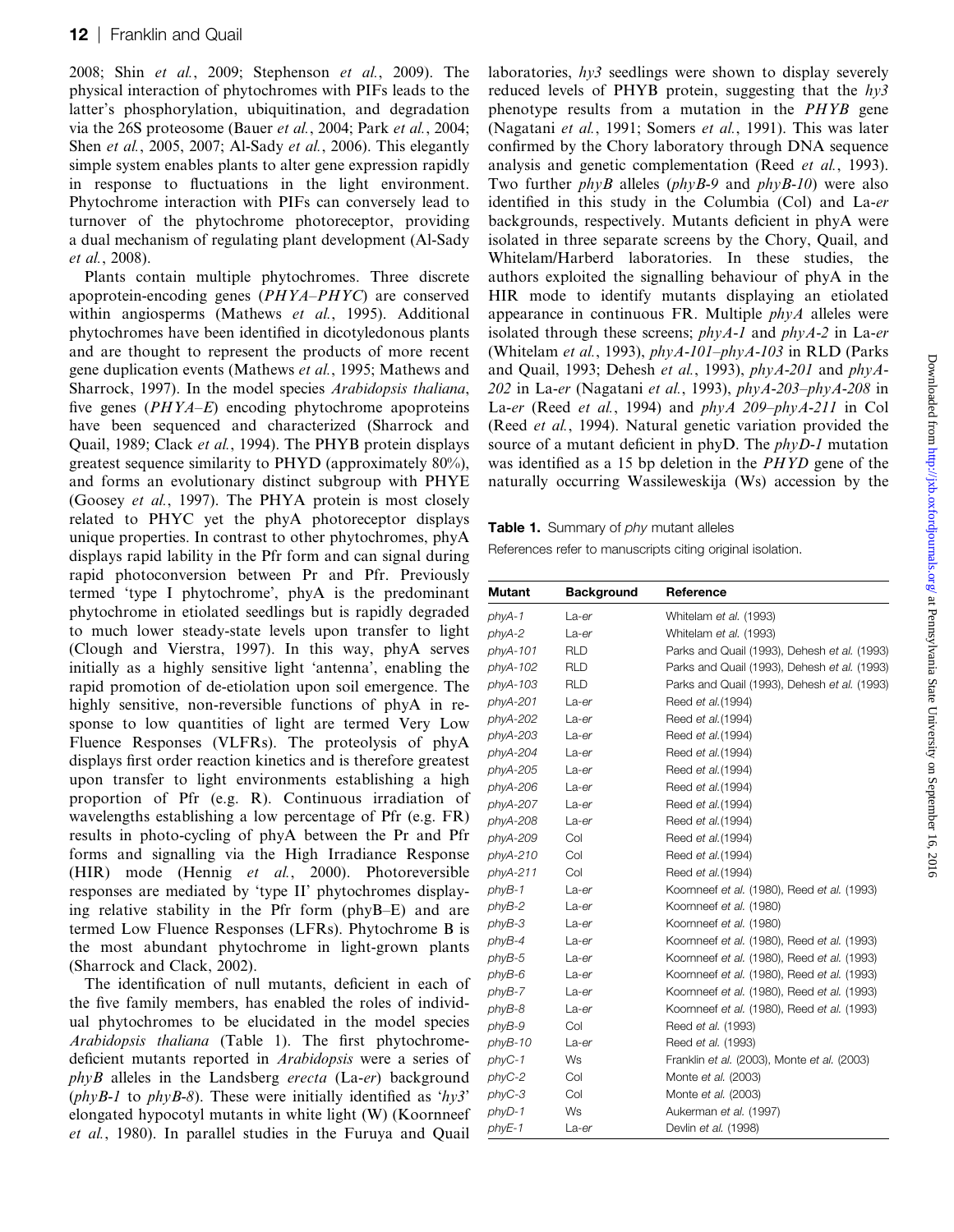Sharrock laboratory (Aukerman et al., 1997). A screen of mutagenized phyAphyB double mutants by the Whitelam laboratory later provided the *phyE-1* allele in La-er (Devlin et al., 1998). In this work, the authors isolated plants displaying internode growth between rosette leaves and early flowering, ultimately revealing a 1 bp deletion at the PHYE locus. The *Arabidopsis* phytochrome mutant collection was completed in 2003 with the identification of multiple PHYC alleles by both the Quail and Whitelam laboratories. The PHYC-1 allele was identified via PCR screening of a T-DNA insertion mutant collection in the Ws background (Franklin et al., 2003a; Monte et al., 2003), the PHYC-2 allele was identified as a T-DNA-insertion mutant in the Col background in a screen of the Ecker-Alonzo collection (Monte et al., 2003), whilst a fast neutron deletion approach was used to identify  $phyC-3$  in the Col background from the Maxygen collection (Monte et al., 2003). The isolation of separate null mutants in all five phytochromes has facilitated the construction of multiple, higher-order mutants, deficient in a variety of phytochrome combinations. Analyses of both individual and multiple phytochrome-deficient mutants has subsequently provided a refined picture of phytochrome functions throughout plant development, an overview of which is presented here.

# Seedling establishment

#### **Germination**

The promotion of seed germination in many species requires light (Casal and Sanchez, 1998). The involvement of a R/FR-reversible photoreceptor in mediating seed germination was first demonstrated in the pioneering 'flip flop' experiments of Harry Borthwick and colleagues in 1952. In this work, Grand Rapids lettuce seed were treated with alternating R and FR treatments and germination efficiency analysed. The results were striking. In seeds receiving the R treatment last, almost 100% germination was achieved. A markedly different response was observed in seeds receiving the FR treatment last, with much lower percentages of germination recorded (Borthwick et al, 1952). These experiments provided the first evidence of phytochromes operating reversibly in the LFR mode. The involvement of individual phytochromes in mediating Arabidopsis seed germination has been revealed in multiple mutant studies. Comparisons of mutants deficient in phyA, phyB, and phyA/phyB have shown a predominant role for phyB in regulating germination in R via the LFR mode whilst phyA mediates VLFRs in R and FR (Botto et al., 1996; Shinomura et al., 1996). Phytochrome A can, in addition, promote germination in continuous FR in the HIR mode (Johnson et al., 1994; Reed et al., 1994; Hennig et al., 2002). Observations of R/FR-reversible germination in  $phyAphyB$  double mutants  $(phyAB)$  suggested the participation of an additional phytochrome in this response (Poppe and Schäfer, 1997). The subsequent isolation of mutants deficient in phyD and phyE enabled the roles of these phytochromes to be examined (Aukerman et al., 1997; Devlin et al., 1998). Whilst only a small role was observed for phyD, deficiency of phytochromes A, B, and E severely impaired light-induced germination and abolished R/FRreversibility, confirming the redundant interactions between these phytochromes (Hennig et al., 2002). An intriguing observation from this study was the requirement of phyE to promote germination in continuous FR. Germination of monogenic  $phyE$  mutants was severely impaired in blue light (B) and abolished in FR, a phenotype similar to that observed in phyA mutants. Immunoblot analyses revealed wild-type (WT) levels of PHYA in  $phyE$  mutants, raising the interesting possibility that phyE itself may operate as a FR photoreceptor in the regulation of germination (Hennig et al., 2002). Alternatively, this response may be mediated by phyA/phyE heterodimers, although the absence of obvious phyA heterodimerization with type II phytochromes in vitro would appear to preclude this notion (Sharrock and Clack 2004; Clack et al., 2009).

More recent analyses of mutants deficient in combinations of phyA, phyB, and phyE have shown ambient temperature to modulate the light-regulation of Arabidopsis germination. In this work, phytochrome family members were shown to display altered functional hierarchies at different temperatures (Heschel et al., 2007). At warmer temperatures ( $>22$  °C) phyB adopted a prominent role in promoting germination, followed by phyA and phyE. At cooler temperatures  $(\leq 16 \degree C)$  phyE displayed functional dominance, with phyB displaying an accessory role (Heschel et al., 2007). The increased functional dominance of phyE over phyB at cooler temperatures parallels observations in flowering inhibition (see 'Reproductive development'), raising the interesting possibility that phyE abundance may exceed phyB levels in these conditions.

### De-etiolation

Dark-grown seedlings display a 'skotomorphogenic' phenotype. This is characterized by an elongated hypocotyl, unexpanded cotyledons within a protective apical hook, and the absence of chlorophyll. Following germination and/ or soil emergence, light signals initiate a variety of deetiolation responses to promote photoautotrophic survival. These include inhibition of hypocotyl elongation, opening of the apical hook, expansion of cotyledons, and synthesis of chlorophyll. Phytochromes perform a variety of overlapping functions in seedling de-etiolation, in combination with the cryptochrome UV-A/blue light photoreceptors cry1 and cry2.

Monogenic phyA mutants display a WT de-etiolation phenotype in W and R (Fig. 1; Dehesh et al., 1993; Nagatani et al., 1993; Parks and Quail, 1993; Whitelam et al., 1993; Reed et al., 1994). The most characteristic phenotype of  $phyA$  mutants, and the basis upon which they were identified, is an absence of responsivity in the FR-HIR mode. When grown in continuous FR, phyA mutants display a skotomorphogenic phenotype, confirming the unique role of phyA in mediating de-etiolation in these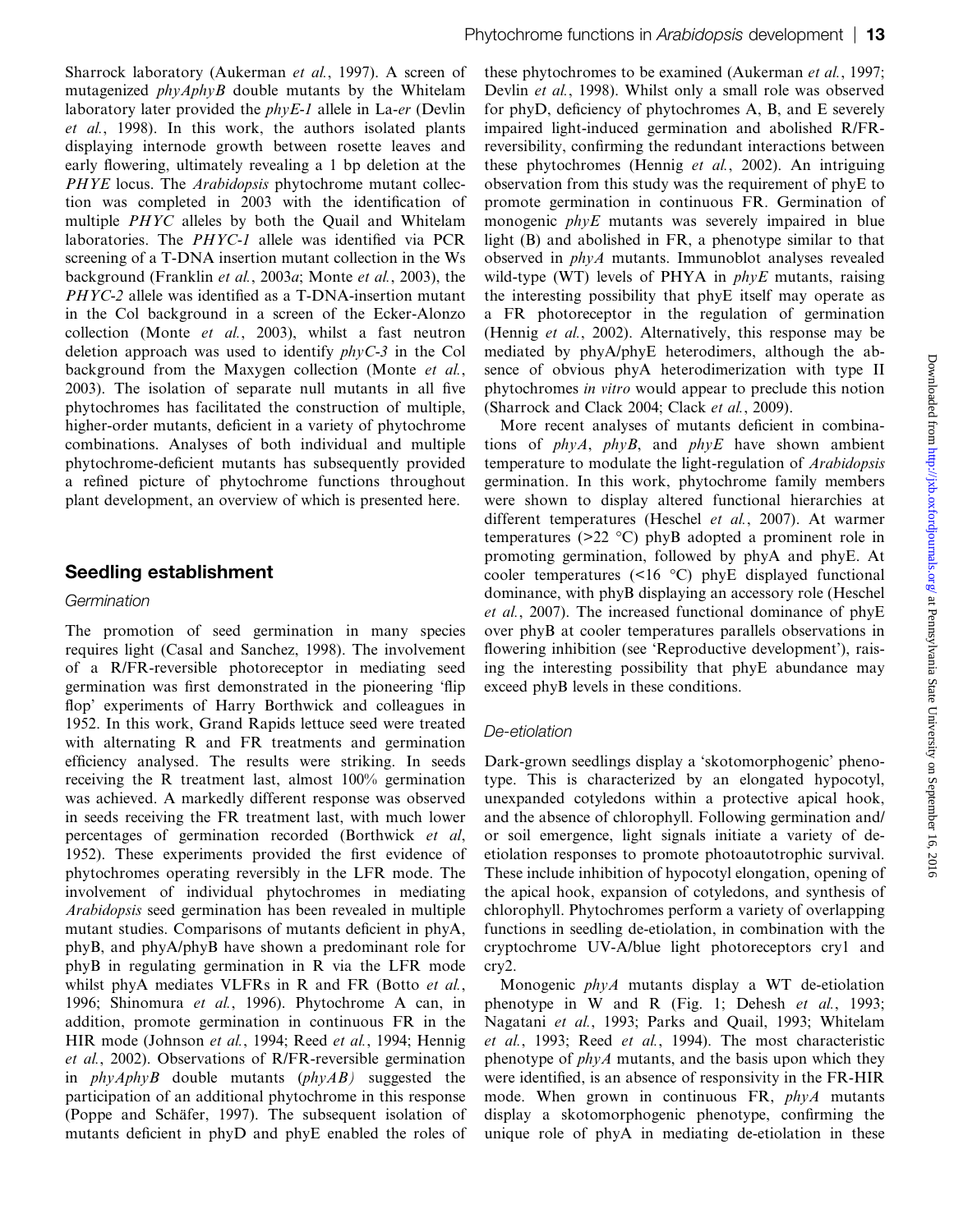conditions (Dehesh et al., 1993; Nagatani et al., 1993; Parks and Quail, 1993; Whitelam et al., 1993). Comparative transcriptional profiling of etiolated WT and phyA mutants subject to FR treatment has revealed more than 800 phyAregulated genes, providing the first insights in to the phyA transcriptional network (Tepperman et al., 2001). Mutants deficient in phyA have also been shown to display elongated hypocotyls in continuous B, presumably because of a lack of phyA activity in the HIR mode (Whitelam et al., 1993; Neff and Chory, 1998). Phytochrome B is the predominant phytochrome regulating de-etiolation in W and R. Mutants deficient in phyB are characterized by elongated hypocotyls, reduced cotyledon expansion, and reduced chlorophyll synthesis (Fig. 1; Koorneef et al., 1980; Nagatani et al., 1991; Somers et al., 1991; Reed et al., 1993). Despite these striking phenotypes, transcription profiles of etiolated  $phyB$ mutants transferred to R were shown not to differ dramatically from WT controls (Tepperman et al., 2004). Subsequent mutant analyses revealed a dominant role for phyA in regulating rapid gene expression responses upon R transfer (Tepperman et al., 2006; Quail, 2007). Redundancy between phyA and phyB has been reported in R-mediated hypocotyl inhibition and cotyledon expansion (Neff and Van Volkenburgh, 1994; Reed et al., 1994; Casal and Mazella, 1998; Neff and Chory, 1998). In these studies,  $phvAB$  mutants were shown to display modestly longer hypocotyls and smaller cotyledons than phyB monogenic mutants, revealing roles for phyA which are normally masked by the presence of phyB. The stimulation of chlorophyll synthesis by light has been demonstrated to involve the combined actions of phyA, phyB, cry1, and cry2, acting largely through the regulation of the glutamyl tRNA reductase- encoding gene, HEMA1 (Reed et al., 1994; McCormac and Terry, 2002).

The majority of photomorphogenic analyses are performed at photon irradiances of  $\leq 50$  µmol m<sup>-2</sup> s<sup>-1</sup>. Growth of seedlings at higher photon irradiances of R  $(>100 \mu m)$  $m^{-2}$  s<sup>-1</sup>) has revealed photoprotection of phyA from proteolytic degradation and considerable phyA activity (Franklin et al., 2007). Under these conditions, phyB mutants displayed markedly greater hypocotyl inhibition and cotyledon expansion than seedlings grown at lower photon irradiances. The irradiance-dependent enhancement of de-etiolation was largely absent in  $phyAB$  mutants, confirming a significant role for phyA in mediating this response. These findings suggest that, in many natural light environments, where photon irradiances are considerably greater than those achievable in laboratory conditions, the contribution of phyA to seedling establishment may be greater than previously considered, even in light conditions which establish a high proportion of Pfr.

Despite high sequence similarity between PHYB and PHYD, the role of phyD in seedling de-etiolation appears minor. Wassilewskija seedlings containing a natural phyD deletion were observed to display only marginally longer hypocotyls in R than plants containing an introgressed PHYD gene (Aukerman et al., 1997). A synergistic relationship was observed between phyB and phyD in R, with phyBD mutants displaying greater hypocotyl elongation than the combined increases in both monogenic mutants (Aukerman et al., 1997). This study also showed phyD to perform minor accessory roles to phyB in both the Wmediated promotion of cotyledon expansion and anthocyanin accumulation. Interestingly, phyD does not appear to perform these roles in La-er, revealing natural genetic variation in phytochrome function (Aukerman et al., 1997). Phytochrome E has a small role in seedling de-etiolation. Monogenic  $phyE$  mutants were shown to be indistinguishable from WT controls in a variety of light conditions (Devlin et al., 1998). The combined loss of phyB and phyE has been shown to result in slightly smaller cotyledon size in R- grown seedlings than loss of phyB alone (Franklin et al., 2003b). It is therefore likely that phyE performs a minor redundant role in this response. The isolation of multiple phyC mutants enabled the roles of all five phytochromes to be determined in Arabidopsis seedling de-etiolation (Franklin et al., 2003a; Monte et al., 2003). Mutants deficient in phyC displayed greater hypocotyl elongation than WT controls in R. No additivity was, however, observed in mutants lacking phyB and phyC, suggesting phyC to operate through modulation of phyB function. The recently described obligate heterodimerization of phyC with phyB might explain these observations (Clack et al., 2009). Despite displaying more sequence similarity to PHYA than PHYB, D or E, no role for phyC in mediating seedling de-etiolation in FR was observed (Franklin et al., 2003a; Monte et al., 2003).



Fig. 1. WT (A), phyA (B), phyB (C), phyBDE (D), phyABE (E), and phyABDE (F) seedlings grown in 8 h photoperiods of white light at 120  $\mu$ mol m $^{-2}$  s $^{-1}$ . Scale bar represents 5 mm.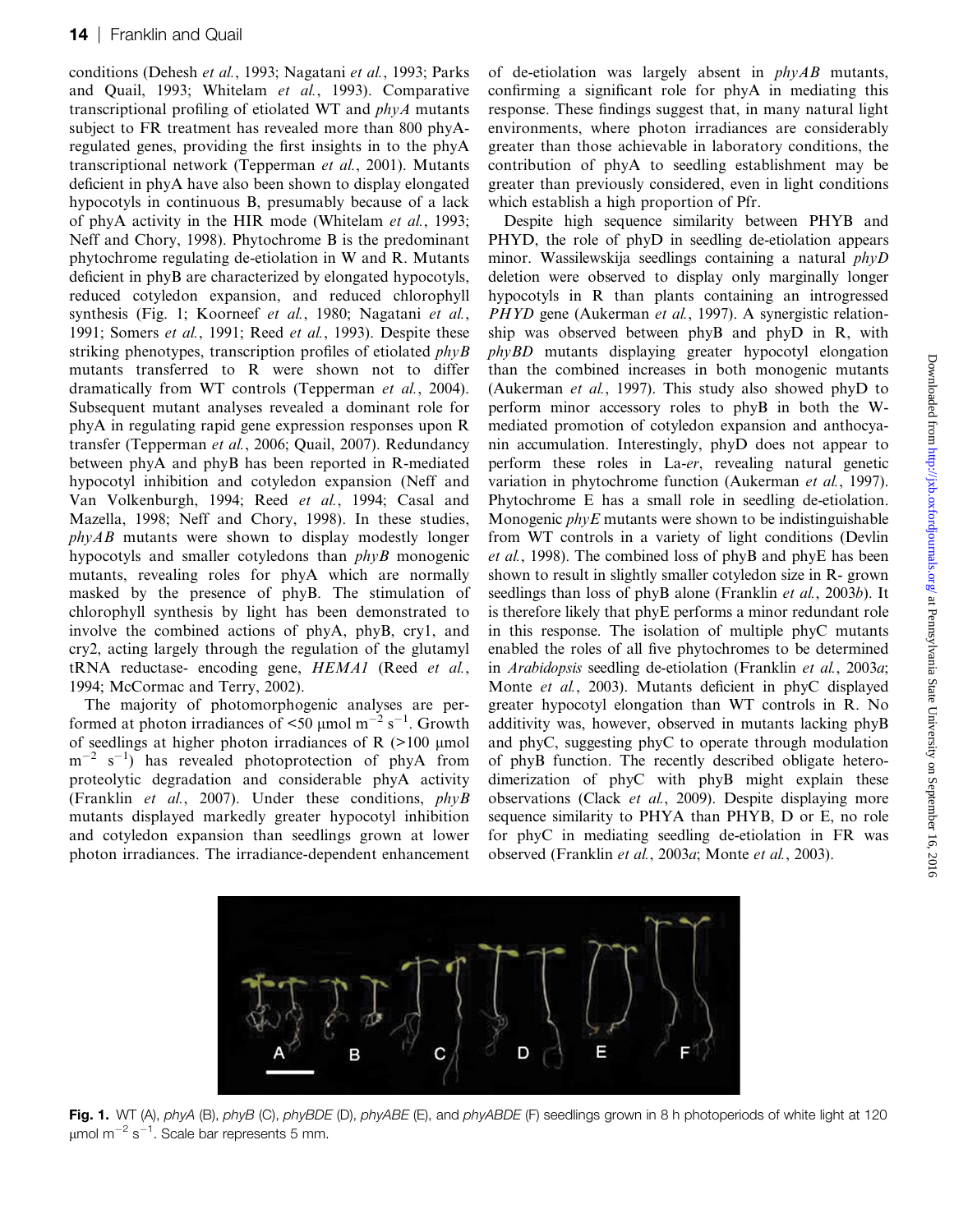An important, frequently overlooked point, is that the phenotypes of the null mutants of all five phytochromes are indistinguishable from WT seedlings when grown in the dark. This observation establishes that the Pr form of the photoreceptor has no detectable intrinsic biological activity, an issue of some debate in earlier years in the photomorphogenesis field.

### Phytochrome co-action with UV-A/blue light photoreceptors

Seedling de-etiolation involves the interaction of phytochrome and cryptochrome signalling. Although the exact nature of co-action remains uncertain, physical interactions between PHYA/CRY1 and PHYB/CRY2 have been reported (Ahmad et al., 1998; Mas et al., 2000). Analysis of mutants deficient in multiple photoreceptors has shown complex interplay between phyA, phyB, and cry1 in seedling de-etiolation. The presence of cry1 was shown to be required for phyB-mediated cotyledon expansion in B and enhanced phyA and phyB-mediated chlorophyll production in R (Neff and Chory, 1998). In a separate study, conditional synergism was observed between cry1 and phyB in hypocotyl inhibition and cotyledon unfolding (Casal and Mazzella, 1998). A functional interaction between cry1 and phyD has also been observed in the W-enhancement of R-mediated hypocotyl inhibition (Hennig et al., 1999). Mutants deficient in phyC have been reported to display hyposensitivity to low photon irradiances of blue light with respect to the regulation of hypocotyl elongation (Franklin et al., 2003a). Under these conditions cry2 function predominates (Lin et al., 1998), suggesting a possible functional interaction between these photoreceptors.

In addition to phytochrome/cryptochrome co-actions, a red light pretreatment, mediated by phytochromes A and B, has been demonstrated to enhance phototropic curvature of Arabidopsis hypocotyls in blue light, suggesting functional interaction between phytochrome and phototropin photoreceptors (Parks et al., 1996; Janoudi et al., 1997a, b).

### Gravitropic orientation

Gravity provides a continuous directional signal to plants, ensuring roots grow downwards towards water and nutrients in the soil and shoots grow upwards towards sunlight. When grown in the dark, *Arabidopsis* hypocotyls display negative gravitropism and grow more or less vertically upwards against the gravitational vector. This strategy presumably enables buried seedlings to reach the soil surface as efficiently as possible. When subject to either continuous or intermittent R treatment, however, randomization of the direction of hypocotyl growth is observed (Liscum and Hangarter, 1993). This strategy enhances plant fitness through facilitating seedling emergence in patchy low light environments (Allen et al., 2006). Mutant analyses have revealed redundant roles for both phyA and phyB in regulating light-mediated randomization. Red lightmediated hypocotyl randomization was observed in both phyA and phyB single mutants, but was absent in mutants lacking both photoreceptors (Poppe et al., 1996; Robson and Smith, 1996). Significant hypocotyl randomization was also observed in WT seedlings following pulses of FR (Poppe et al., 1996). Mutants deficient in phyA displayed negative gravitropism in these conditions, confirming a role for this photoreceptor in mediating gravitropic sensitivity in the VLFR mode (Poppe et al., 1996). Light can also modulate gravitropic responses in roots. Mutants lacking phyB have been shown to display reduced rates of gravitropic curvature, a response which may be attributed to their altered elongation rates (Correll and Kiss, 2005).

### Plant architecture

Phytochromes perform many overlapping roles in the regulation of plant architecture. The dissection of individual phytochrome functions has been made possible through the construction of mutants deficient in multiple phytochrome combinations. Arabidopsis phyA mutants display a WT adult phenotype in W and R (Fig. 2; Whitelam et al., 1993; Franklin et al., 2007). By contrast, phyB performs a dominant role in suppressing petiole elongation and apical dominance in light-grown plants. Mutants, deficient in phyB display significantly elongated petioles, reduced leaf area, and increased apical dominance (Fig. 2; Nagatani et al., 1991; Reed et al., 1993). These shoot architectural adaptations are accompanied by increased root hair growth (Reed et al., 1993). Suppression of axes elongation growth in WT plants is facilitated by the redundant actions of phytochromes A, D, and E. When grown in W and R, phyB-deficient mutant combinations display progressively more elongated phenotypes with increasing phytochrome deficiency (Fig. 2; Devlin et al., 1998, 1999; Franklin et al., 2007). Changes in light quality directly manipulate the



Fig. 2. WT (A),  $phyA$  (B),  $phyB$  (C),  $phyABE$  (D), and  $phyABDE$  (E) plants grown in 8 h photoperiods of white light at 120  $\mu$ mol m<sup>-2</sup>  $s^{-1}$ . Scale bar represents 10 mm.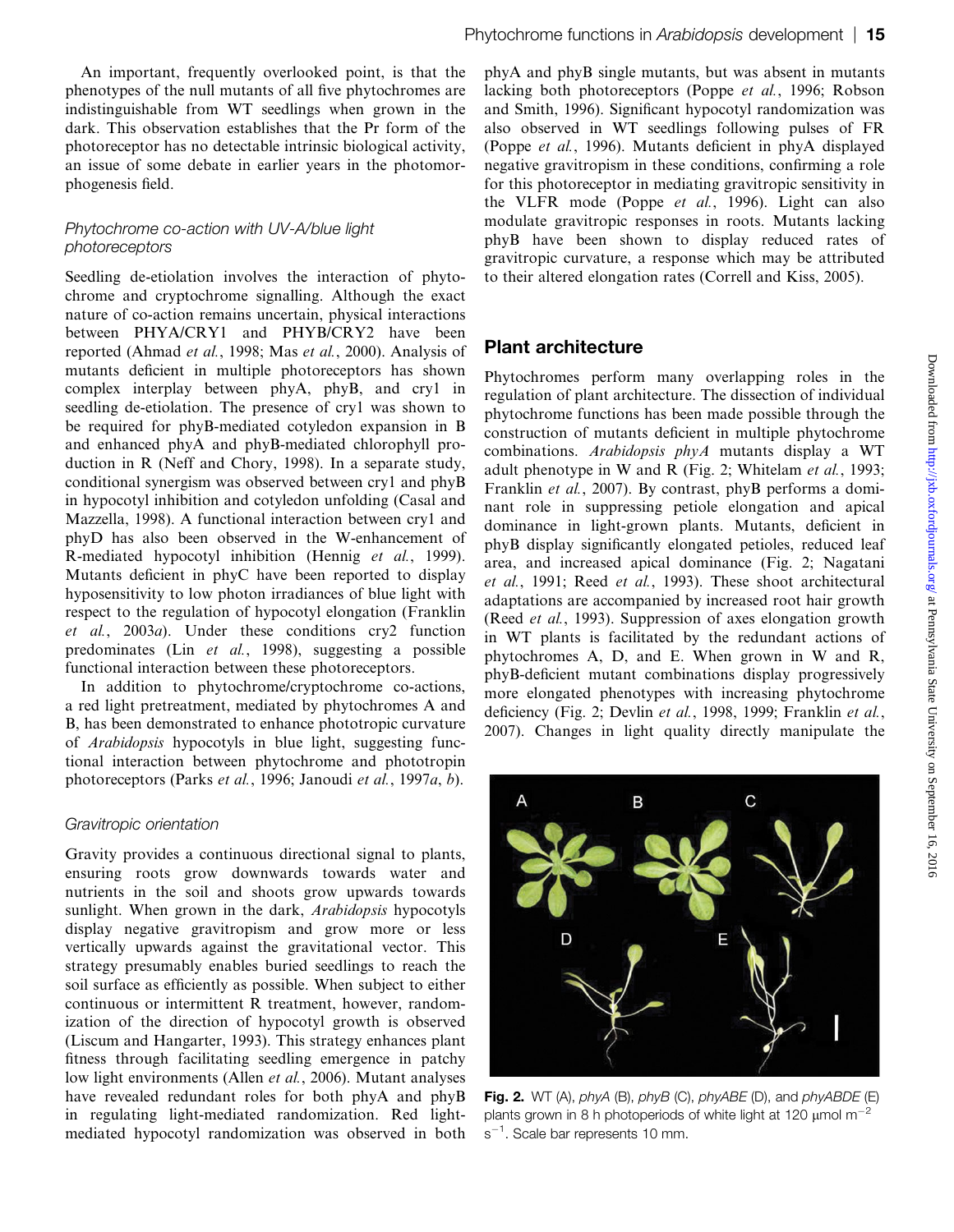phyB-, D-, and E-mediated suppression of elongation growth, providing plants with the capacity to alter their architecture in response to the threat of vegetational shading (see 'Shade avoidance'). Mutants deficient in phyC have also been shown to display increased petiole elongation in W, suggesting an accessory role for this phytochrome in modulating leaf architecture (Franklin et al., 2003a; Monte et al., 2003).

Arabidopsis displays a compact rosette phenotype. Maintenance of this growth habit is regulated by the redundant interactions of phyA, phyB, and phyE. Mutants deficient in these three phytochromes display visible internodes between rosette leaves (Fig. 2D). This phenotype is not visible in single or double mutant combinations and was the basis upon which the phyE mutant was isolated (Devlin et al., 1998). Interestingly, elongated internodes have also been recorded in *phyBcry1* double mutants when grown at 22  $\degree$ C. This phenotype was not observed in plants grown at cooler temperatures, suggesting conditional modulation of photoreceptor interactions (Mazzella et al., 2000).

### Shade avoidance

One of the greatest threats to plant survival in natural environments is light limitation through shading by neighbouring vegetation. In shade-intolerant species, phytochromes perform a major role in the detection of neighbouring vegetation and initiation of escape responses before canopy closure. Light transmitted through or reflected from living vegetation is depleted in R and B wavebands, which are absorbed by chlorophyll and carotenoid pigments and used for photosynthesis. Far-red and green wavebands are enriched in reflected/transmitted light, resulting in a reduction in the ratio of R to FR (R:FR). This parameter directly modifies phytochrome activity and can be more precisely defined as follows: photon irradiance between 660 nm and 670 nm/photon irradiance between 725 nm and 735 nm. When growing in close proximity to neighbouring vegetation, plants experience a reduction in R:FR and initiate a suite of developmental responses termed the shade avoidance syndrome (reviewed in Smith and Whitelam, 1997). These include elongation of stems and petioles and increased apical dominance. Such responses serve to elevate leaves within a canopy and enable plants to overtop competitors. In this way, reflected FR signals can initiate adaptive responses before leaves are actually shaded (Ballaré *et al.*, 1990). If light foraging is unsuccessful and the low R:FR signal persists then flowering is accelerated, enabling seed production in unfavourable conditions (Halliday et al., 1994).

When growing under a vegetational canopy, reductions in R:FR are accompanied by reductions in photosynthetically active radiation (PAR), in particular R and B wavebands. Architectural adaptations to canopy shading therefore involve the interaction of phytochrome signalling with UV-A/blue light photoreceptor signalling networks (reviewed in Franklin, 2008). The suppression of shade avoidance responses in high R:FR is mediated predominantly by

phyB. The dramatically elongated, early flowering phenotype of phyB mutants is often therefore described as 'constitutive shade avoidance' (Nagatani et al., 1991; Somers et al., 1991). Observations of residual shade avoidance responses in  $phyB$  mutants of multiple species provided evidence for the involvement of additional phytochromes in R:FR signalling (Whitelam and Smith, 1991; Smith et al., 1992; Robson et al., 1993). Analyses of Arabidopsis mutants, deficient in multiple phytochrome combinations subsequently revealed redundant roles for phyD and E. The roles of phyD and phyE in shade avoidance were investigated using End-Of-Day-FR (EOD-FR) treatments. Plants subject to EOD-FR maintain a low Pfr status throughout the subsequent dark period and mimic plants grown in low R:FR. When grown in W,  $phyD$ mutants displayed no obvious morphological phenotype or aberrant response to EOD-FR (Aukerman et al., 1997). The combined deficiency of phyB and phyD, however, was shown to result in longer hypocotyls, longer petioles, and earlier flowering than phyB deficiency alone, suggesting redundancy of the phyB and phyD function in suppressing shade avoidance (Aukerman et al., 1997; Devlin et al., 1999). As with phyD, monogenic mutants deficient in phyE were observed to phenocopy WT plants in multiple light conditions. Double mutants, deficient in both phyB and phyE displayed longer petioles and earlier flowering than  $phvB$  monogenic mutants, supporting an additional redundant role for phyE in suppressing these responses (Devlin et al., 1998). Confirmation of the redundant activities of phytochromes B, D, and E in mediating shade avoidance was provided by analysis of triple  $phyBDE$ mutants which showed no further response to reductions in R:FR or EOD-FR (Franklin et al., 2003b).

Enrichment of FR wavelengths in reflected/transmitted light can lead to enhanced phyA signalling in the HIR mode. Such activity provides some inhibition of elongation growth, thereby limiting shade avoidance responses. Laboratory analyses have shown  $phyA$  mutants to display enhanced elongation responses to low R:FR treatment when compared to WT controls (Johnson et al., 1994; Smith et al., 1997; Salter et al., 2003). The adaptive significance of this phyA-mediated 'antagonism' of shade avoidance has been demonstrated in the field by Yanovsky and colleagues. In these experiments, Arabidopsis phyA mutants were grown under the natural shade of densely planted Triticum aestivum plants. Mutants deficient in phyA displayed extreme elongation growth, poor cotyledon development, and a lower survival rate  $(25\%)$  than WT seedlings  $(58\%)$ (Yanovsky et al., 1995).

One of the first genes reported to display reversible regulation of transcript abundance by low R:FR was the homeodomain leucine zipper (HD Zip) transcription factor ATHB2 (formerly HAT4) (Carabelli et al., 1993). Elevated levels of ATHB2 transcript were recorded in phyB mutants, confirming a role for this phytochrome in repressing ATHB2 expression (Carabelli et al., 1996). Further increases in ATHB2 transcripts were, however, still observed in phyB mutants following low R:FR and EOD-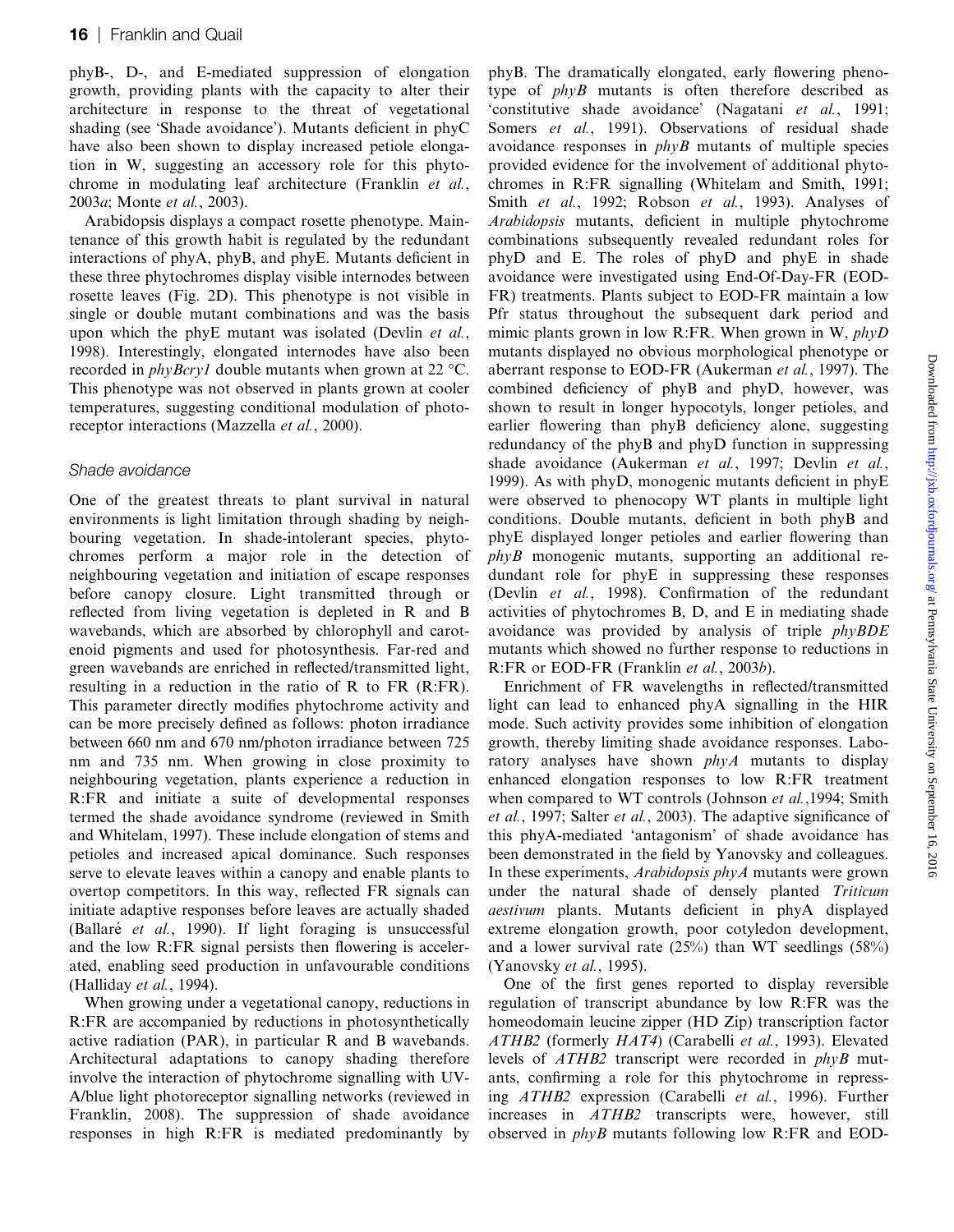FR treatments, suggesting the involvement of additional phytochrome(s) in controlling this response. Studies of mutants deficient in multiple phytochrome combinations have since confirmed that R:FR-ratio-mediated changes in ATHB2 expression are regulated by the redundant actions of phyB and phyE (Franklin et al., 2003b). Microarray analyses have now identified multiple genes displaying altered transcript abundance following low R:FR and simulated shade treatments of light-grown plants (Devlin et al., 2003; Salter et al., 2003; Sessa et al., 2005). As with ATHB2, many of these genes were observed to display enhanced transcript abundance in  $phyB$  mutants (Devlin et al., 2003; Salter et al., 2003). One such gene (PIL1), encoding a bHLH transcription factor displaying high sequence similarity to PIF3, displayed an increase in transcript abundance of over 100-fold within 30 min of low R:FR treatment. Triple mutants deficient in phytochromes B, D, and E showed no further increase in PIL1 transcripts following low R:FR treatment, confirming the redundant interactions of these photoreceptors in mediating this response (Salter et al., 2003). Interestingly, a number of genes displaying low R:FR-mediated de-repression in light-grown plants have also been reported to display phytochrome-mediated repression following transfer of etiolated seedlings to both FR and R, including PIL1 (Tepperman et al., 2001, 2004; Quail, 2007; Hwang and Quail, 2008). Together, these data indicate that phytochrome-regulation of gene expression is a key regulatory mechanism underlying photomorphogenesis at multiple stages of development.

### Stomatal development

Further roles for phyB in modulating plant architecture have recently been proposed in the regulation of stomatal development. Mutants deficient in phyB were shown to display reduced stomatal index (SI) at higher photon irradiances of both W and R (Boccalandro et al., 2009; Casson et al., 2009). Stomatal index represents the ratio of the number of stomata in a given area, divided by the number of stomata and other epidermal cells in the same area, thereby providing an indication of the extent of stomatal differentiation. Increased photon irradiance is well documented to result in increased SI, an adaptation which likely enhances gas exchange during conditions of high photosynthetic activity (Lake et al., 2001). This response displayed significant attenuation in  $phvB$  mutants (Casson et al., 2009). A decreased SI was additionally recorded in WT plants subject to EOD-FR treatment (Boccalandro *et al.*, 2009). The reduced SI observed in  $phyB$  mutants was recorded to result in reduced transpiration per unit leaf area which ultimately enhanced water use efficiency (WUE) in these plants (Boccalandro et al., 2009). The authors propose that phyB-mediated increases in stomatal differentiation serve to enhance photosynthesis in high R:FR/high PAR environments, a strategy which is implemented at the expense of WUE.

# Reproductive development

A key role of phytochromes in natural light environments involves the monitoring of daylength or photoperiod which, together with temperature, provide plants with important seasonal information. Many plants use seasonal cues to coincide the timing of reproductive development with conditions of optimal climate and/or competitive advantage. Daylength perception requires the integration of light signals with the plant's endogenous oscillators, circadian clocks (Thomas, 2006). Considerable progress has been made in elucidating the molecular components of the Arabidopsis circadian system, which comprises at least three interlocking transcriptional/translational feedback loops (reviewed in Ueda, 2006; McClung, 2006, 2008; Hotta et al., 2007; Pruneda-Paz et al., 2009). The first identified loop (termed 'the central oscillator') contains two lightregulated Myb domain transcription factors, CIRCADIAN AND CLOCK ASSOCIATED 1 (CCA1) and LONG HYPOCOTYL (LHY) which, together, regulate abundance of the PSEUDO RESPONSE REGULATOR (PRR) protein, TIMING OF CAB1 (TOC1) and the recently identified CHE, a TCP transcription factor. A second interlocking loop incorporates the PRR proteins PRR7 and PRR9 whilst a third loop involves GI and possibly PRR5. Arabidopsis circadian clocks run with a period of between 22 h and 29 h (Michael et al., 2003) and require daily input or 'entrainment' signals from the environment. The ability to co-ordinate photosynthesis and metabolism with day/ night cycles has been shown to confer considerable competitive advantage and, ultimately, to enhance plant survival (Dodd et al., 2005).

# Entrainment of the circadian clock

Light signals provide important day/night entrainment information to plant circadian clocks and are transduced by multiple photoreceptors. The photoreceptors involved in light input to the circadian clock have been elucidated in Arabidopsis, through analyses of null mutants. To date, roles have been established for phytochromes A, B, D, and E and the cryptochromes 1 and 2 (Somers et al., 1998; Devlin and Kay, 2000). The role of phyC has not been examined. Reporter gene analyses in a variety of mutant backgrounds have shown conditional modulation of circadian period by phytochrome. Increased photon irradiance shortens period length in diurnal organisms such as Arabidopsis (Aschoff, 1979; Millar et al., 1995). Mutants deficient in phyA have been shown to display longer periods of CHLOROPHYLL A/B BINDING PROTEIN::LUCI-FERASE (CAB::LUC) expression at lower photon irradiances of R (<2  $\mu$ mol m<sup>-2</sup> s<sup>-1</sup>), whilst a similar phenotype was observed in  $phyB$  mutants at higher photon irradiances (>10 µmol m<sup>-2</sup> s<sup>-1</sup>) (Somers *et al.*, 1998). Mutants deficient in both phytochromes  $(\rho h y AB)$  displayed a long period phenotype at all photon irradiances examined (Devlin and Kay, 2000). A further role for phyA was recorded at lower photon irradiances of B, consistent with the role of this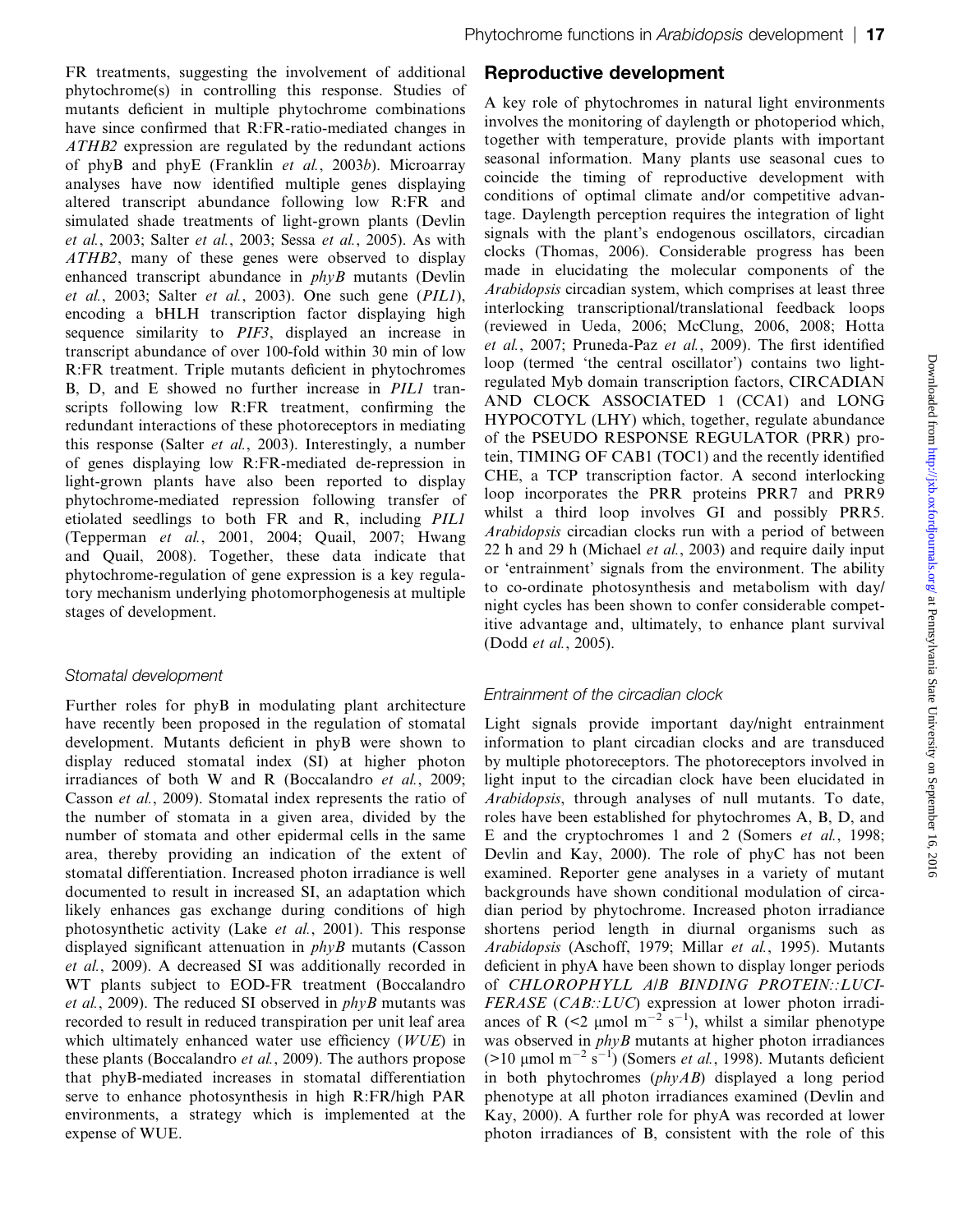phytochrome in B sensing (Somers et al., 1998). Comparative analyses of phyABD and phyABE mutants in R revealed small additional roles for phyD and phyE in regulating CAB::LUC period length, which were masked by the presence of phyB in WT plants. An unusual result from this study was the observation that cry1 mutants displayed deficiencies in the perception of low photon irradiance R, similar to those observed in phyA mutants. As cryptochromes show no absorption peak in R, the authors conclude that cry1 acts as a signal transduction component of phyA in these conditions (Devlin and Kay, 2000).

### **Flowering**

The timing of *Arabidopsis* floral transition is regulated by environmental stimuli via convergence of multiple signalling cascades. Transcriptional regulators act on floral integrators which, in turn, alter expression of meristem identity genes to promote flowering (reviewed in Turck et al., 2008). Arabidopsis is a characteristic 'Long-Day-Plant' (LDP), displaying accelerated flowering in longer photoperiods. This process is determined by the length of the dark period and is regulated via an 'external co-incidence' of light with a threshold level of the rhythmically cycling transcriptional activator CONSTANS (CO). This co-incidence leads to elevated expression of the floral integrator FLOWERING TIME (FT) and, ultimately, flowering (Yanovsky and Kay, 2002). Photoreceptor mutant analyses have revealed roles for both phyA and cry2 in perceiving long photoperiods. Photoperiodic sensitivity can be investigated in laboratory experiments by extending short photoperiods with low quantities of incandescent light (thereby not enhancing photosynthetic activity) and by mimicking short day conditions with 'night break' light treatments during the dark period. Flowering time studies have shown  $phyA$ mutants to display insensitivity to both daylength extensions and night-break treatments, confirming a role for this phytochrome in photoperiodic perception (Johnson et al., 1994; Reed *et al.*, 1994). These data are supported by observations of late flowering in phyA mutants grown in long photoperiods (Johnson *et al.*, 1994; Neff and Chory, 1998). Analyses of multiple photoreceptor-deficient mutants in monochromatic light have also revealed a redundant role for phyA in the B-mediated regulation of flowering. When grown in continuous B, phyA, cry1, and cry2 mutants all flowered at a similar time to WT plants. Pronounced late flowering was, however, recorded in all double mutant combinations confirming the redundant interactions of these three photoreceptors in B-mediated floral promotion (Mockler et al., 2003).

Phytochrome B acts redundantly with phyD and phyE to repress flowering in high R:FR conditions (see 'Shade avoidance'). Relief of floral repression requires prolonged exposure to low R:FR, ensuring that the precocious transition to reproductive development does not occur in response to transient shading (Halliday *et al.*, 1994). Interestingly, the functional hierarchy of phytochromes in mediating floral repression has been shown to display regulation by ambient growth temperature. When grown at 22 °C,  $phyB$  mutants are characterized by their early flowering phenotype (Goto et al., 1991; Whitelam and Smith, 1991; Reed *et al.*, 1993). When grown at 16 °C, however, similar flowering times were recorded in  $phyB$  and WT plants (Halliday *et al.*, 2003). As with the promotion of seed germination (see 'Germination'), phyE appears to adopt a dominant role in cooler conditions (Halliday and Whitelam, 2003). When grown in short photoperiods at 16 °C, *phyABD* mutants flowered with a similar number of rosette leaves to WT plants. Early flowering was, however, observed in  $phyABDE$  mutants, confirming the significance of phyE function in these conditions. Transcript abundance of the floral integrator FLOWERING TIME (FT) displayed a positive correlation with the loss of dominant phytochrome function at 16  $\degree$ C and 22  $\degree$ C suggesting that phytochromes inhibit flowering through repression of FT expression (Halliday et al., 2003).

Mutant studies have also revealed roles for phyC in the regulation of Arabidopsis flowering time. Accelerated flowering was observed in phyC-deficient mutants in the Col background when grown in short days (Monte et al., 2003). Comparison of phyAC mutants with monogenic parents also revealed a small redundant role for phyC in the detection of long photoperiods with phyA (Monte *et al.*, 2003). No role for phyC in the regulation of flowering was observed in the Ws background (Franklin et al., 2003a), suggesting the existence of natural variation in phyC function. Quantitative genetic analyses have since suggested that allelic variation at the PHYC locus accounts for considerable latitudinal variation in flowering time, thereby providing support for this notion (Balasubramanian et al., 2006).

### Freezing tolerance

Further cross-talk between light and temperature signalling pathways has been identified in the regulation of Arabidopsis freezing tolerance. In order to survive sub-zero temperatures, many plants require a period of low temperature  $(\leq 4 \degree C)$ , termed cold acclimation. Exposure to low temperature elevates expression of a number of genes encoding proteins which protect plants against freezing damage through membrane stabilization and the accumulation of compatible solutes (Chinnusumay et al., 2007). Phytochromes have been shown to perform a role in the regulation of one such regulon, the C-repeat-Binding-Factor (CBF) regulon (Franklin and Whitelam, 2007). Low R:FR treatment at 16  $\degree$ C was shown to elevate expression of both *CBF* transcription factors and their downstream targets, the COLD-REGULATED (COR) genes, leading to enhanced freezing tolerance. Intriguingly, the linkage of CBFs to downstream target genes was uncoupled at  $22 \degree C$ . Mutant analyses revealed repression of the CBF regulon to be mediated by phyB and phyD in a non-redundant manner (Franklin and Whitelam, 2007). The authors speculate that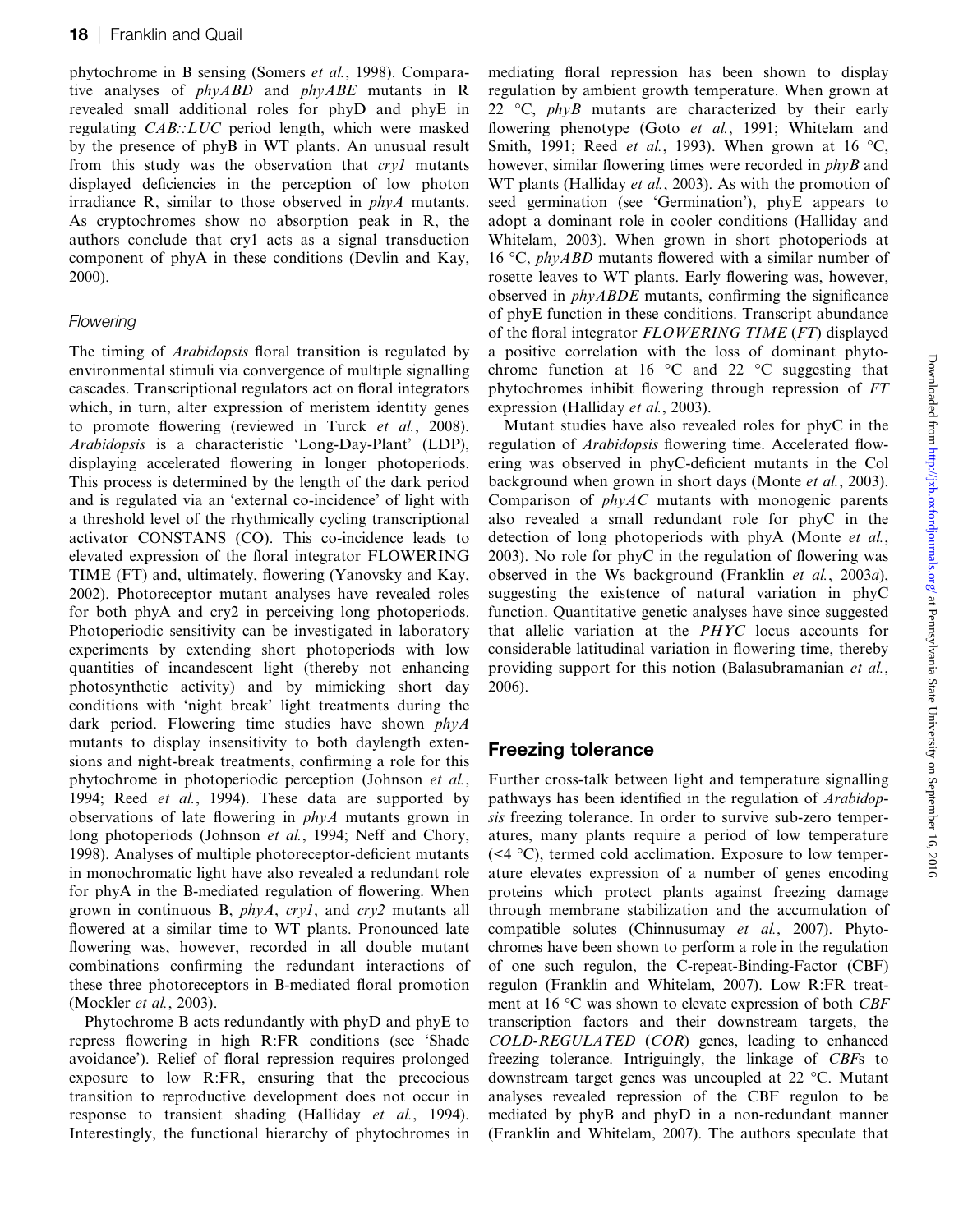the cooler temperatures and prolonged twilight reductions in low R:FR experienced by plants growing at Northern latitudes may confer some seasonal protection against sudden freezing snaps during warmer than average autumn months.

### Future perspectives

Phytochromes perform a diverse array of regulatory functions throughout plant development (Table 2). The isolation and construction of Arabidopsis mutants deficient in both single and multiple phytochrome combinations has provided an invaluable set of tools to explore the conditional and redundant interactions of individual family members. Observations of heterodimerization between phytochromes B–E may suggest further functional diversification of these photoreceptors (Sharrock and Clack, 2004). A more recent study has suggested obligate heterodimerization of phyC and phyE with other Type II phytochromes (Clack et al., 2009), although the de-etiolation and survival of  $phyABDE$ mutants through to flowering in R would appear to suggest some activity of phyC, either as homodimers or monomers in planta (Franklin et al., 2003b, 2007). Co-action between phytochromes and UV-A/blue light photoreceptors enables plants to precisely monitor changes in light quantity and

quality throughout development. Moreover, early studies of plant photomorphogenesis revealed that protocols combining red and blue light treatments are more effective than either waveband in isolation (reviewed in Mohr,1994). These observations led to the provocative suggestion that the sole function of UV-A/blue light photoreceptors was to enhance the activity of phytochrome, which acted as a 'single effector' to mediate photomorphogenic responses (Mohr, 1994). Despite the fundamental importance of this issue to our understanding of plant photobiology, an unequivocal answer as to whether UV-A/blue light photoreceptors can operate independently of phytochrome action has yet to be provided. The construction of quadruple phytochrome-deficient mutants has enabled investigation into the functional capabilities of individual phytochromes in the absence of other family members. To date, phyABDE and phyBCDE plants have been created, containing only phyC and phyA, respectively. The germination, de-etiolation and survival through to flowering of these mutants in both W and R shows the diverse functional capabilities of individual phytochromes; roles which are usually masked by the actions of other family members in WT plants (Fig. 1; Franklin et al., 2003b, 2007). The existence of Arabidopsis quadruple mutants, deficient in four family members, should now enable the implementation of crossing strategies

Table 2. Summary of phytochrome functions, elucidated through analysis of Arabidopsis mutants

| <b>Function</b>                          | <b>Phytochromes</b>          | <b>References</b>                                         |
|------------------------------------------|------------------------------|-----------------------------------------------------------|
| Promotion of seed germination            | phyA, phyB, phyE             | Botto et al., 1996; Shinomura et al., 1996;               |
|                                          |                              | Hennig et al., 2002; Heschel et al., 2007                 |
| Regulation of seedling de-etiolation     | phyA, phyB, phyC, phyD, phyE | Koorneef et al., 1980; Nagatani et al., 1991;             |
|                                          |                              | Somers et al., 1991; Dehesh et al., 1993;                 |
|                                          |                              | Nagatani et al., 1993; Parks and Quail, 1993;             |
|                                          |                              | Whitelam et al., 1993; Neff and Vanvolkenburgh,           |
|                                          |                              | 1994; Reed et al., 1994; Aukerman et al., 1997;           |
|                                          |                              | Casal and Mazella, 1998;                                  |
|                                          |                              | Neff and Chory, 1998; McCormac and Terry, 2002;           |
|                                          |                              | Franklin et al. 2003a, b; Monte et al., 2003; Franklin    |
|                                          |                              | et al., 2007                                              |
| Regulation of hypocotyl randomization    | phyA, phyB                   | Liscum and Hangarter, 1993; Poppe et al., 1996;           |
|                                          |                              | Robson et al., 1996                                       |
| Regulation of root gravitropic curvature | phyB                         | Correll and Kiss, 2005                                    |
| Suppression of root hair growth          | phyB                         | Reed et al., 1993                                         |
| Regulation of leaf architecture          | phyA, phyB, phyC, phyD, phyE | Nagatani et al., 1991; Reed et al., 1994; Devlin et al.,  |
|                                          |                              | 1998, 1999; Franklin et al., 2003a, b; Monte et al., 2003 |
| Suppression of internode elongation      | phyA, phyB, phyE             | Devlin et al., 1998                                       |
| Suppression of shade avoidance           | phyB, phyD, phyE             | Nagatani et al., 1991; Somers et al., 1991; Whitelam      |
|                                          |                              | and Smith, 1991; Aukerman et al., 1997; Devlin et al.,    |
|                                          |                              | 1998, 1999; Franklin et al., 2003b                        |
| Antagonism of shade avoidance            | phyA                         | Johnson et al. 1994; Yanovsky et al., 1995; Smith         |
|                                          |                              | et al., 1997; Salter et al., 2003                         |
| Regulation of stomatal index             | phyB                         | Boccalandro et al., 2009; Casson et al., 2009             |
| Entrainment of the circadian clock       | phyA, phyB, phyD, phyE       | Somers et al., 1998; Devlin and Kay, 2000.                |
| Photoperiodic perception                 | phyA, phyC                   | Johnson et al., 1994; Reed et al., 1994; Neff and Chory,  |
|                                          |                              | 1998; Monte et al., 2003                                  |
| Repression of flowering                  | phyB, phyC, phyD, phyE       | Goto et al., 1991; Whitelam and Smith, 1991; Reed et al., |
|                                          |                              | 1993; Halliday et al., 1994, 2003; Monte et al., 2003     |
| Suppression of the CBF regulon           | phyB, phyD                   | Franklin and Whitelam, 2007                               |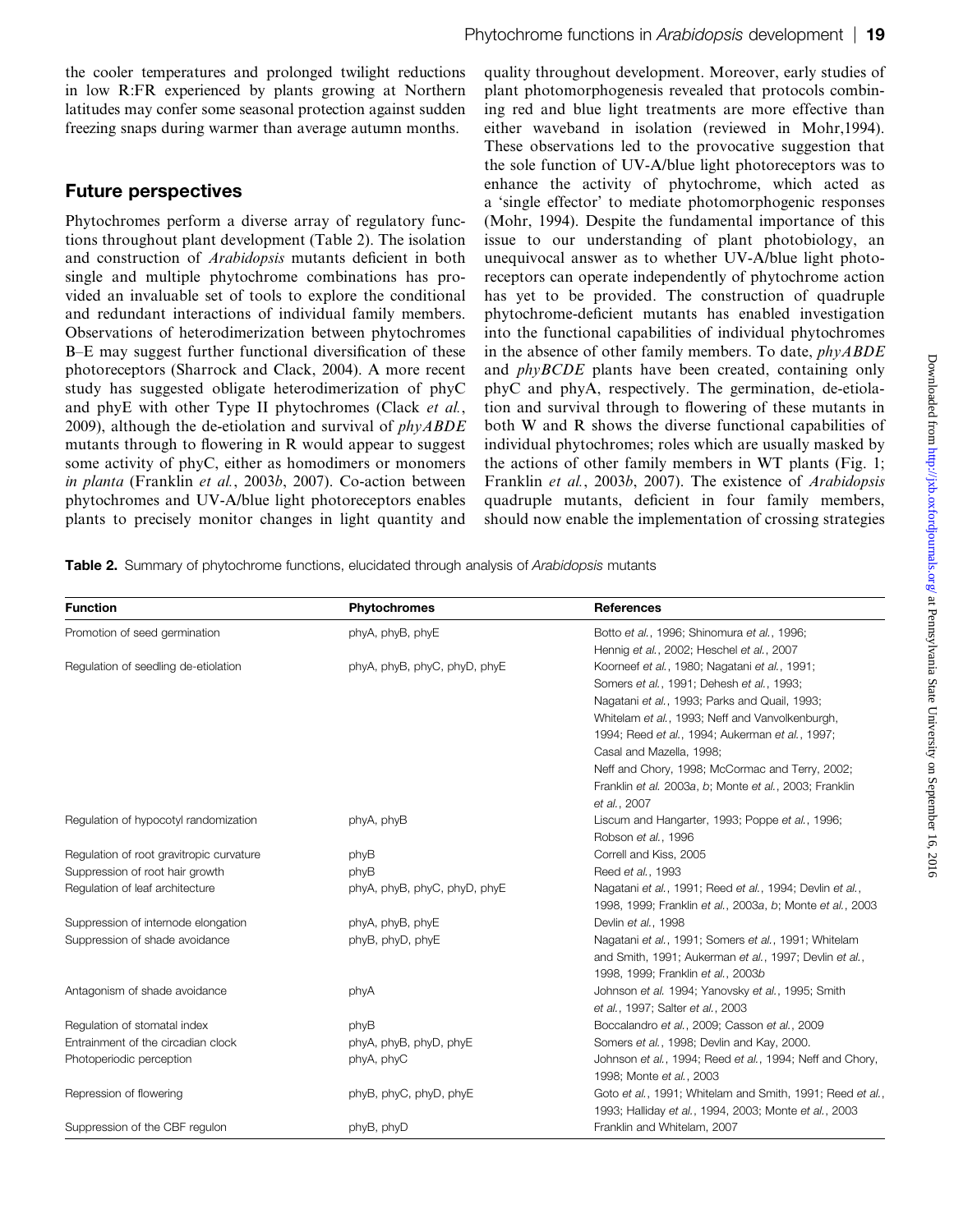designed to produce a totally phytochrome null plant. The successful construction of a *phyABCDE* quintuple mutant will, ultimately, address a long unresolved question in photomorphogenesis research, whether phytochromes are an obligate requirement for the germination, growth and reproduction of flowering plants.

# **Dedication**

This review is dedicated to the memory of Professor Garry Whitelam (1955–2008). Garry was an internationally respected figure in plant photomorphogenesis research and made numerous important contributions to the field. In addition to leading many advances in plant shade avoidance research, Garry was at the forefront of phytochrome mutant isolation and the elucidation of redundant phytochrome functions through multiple mutant analyses. He will be greatly missed.

# Acknowledgements

Work in the laboratory of PHQ was supported by National Institutes of Health Grant GM-47475, Department of Energy Grant DEFG03-87ER13742, and USDA Agricultural Research Service Current Research Information System Grant 5335-21000-027-00D. KAF is a Royal Society University Research Fellow.

# **References**

Ahmad M, Jarillo JA, Smirnova O, Cashmore AR. 1998. The CRY1 blue light photoreceptor of Arabidopsis interacts with phytochrome A in vitro. Molecular Cell 1, 939–948.

Al-Sady B, Kikis EA, Monte E, Quail PH. 2008. Mechanistic duality of transcription factor function in phytochrome signalling. Proceedings of the National Academy of Sciences, USA 105, 2232-2237.

Allen T, Ingles PJ, Praekelt U, Smith H, Whitelam GC. 2006. Phytochrome-mediated agravitropism in Arabidopsis hypocotyls requires GIL1 and confers a fitness advantage. The Plant Journal 46, 641–648.

Al-Sady B, Ni W, Kircher S, Scháfer E, Quail PH. 2006. Photoactivated phytochrome induces rapid PIF3 phosphorylation as a prelude to proteosome-mediated degradation. Molecular Cell 23, 439–446.

Aschoff J. 1979. Circadian rhythms: influences of internal and external factors on the period measured in constant conditions. Zeitschrift für Tierpsychologie 49, 225-249.

Aukerman MJ, Hirschfeld M, Wester L, Weaver M, Clack T, Amasino RM, Sharrock RA. 1997. A deletion in the PHYD gene of the Arabidopsis Wassilewskija ecotype defines a role for phytochrome D in red/far-red light sensing. The Plant Cell 9, 1317-1326.

Balasubramanian S, Sureshkumar S, Agrawal M, Michael TP, Wessinger C, Maloof JN, Clark R, Warthmann N, Chory J, Weigel D. 2006. The PHYTOCHROME C photoreceptor gene

mediates natural variation in flowering and growth responses of Arabidopsis thaliana. Nature Genetics 38, 711-715.

Ballaré CL, Scopel AL, Sánchez RA. 1990. Far-red radiation reflected from adjacent leaves: an early signal of competition in plant canopies. Science 247, 329-332.

Bauer D, Viczián A, Kircher S, et al. 2004. Constitutive Photomorphogenesis 1 and multiple photoreceptors control degradation of Phytochrome Interacting Factor 3, a transcription factor required for light signalling in Arabidopsis. The Plant Cell 16, 1433–1445.

### Boccalandro HE, Rugnone ML, Moreno JE, Ploschuk EL,

Serna L, Yanovsky MJ, Casal JJ. 2009. Phytochrome B enhances photosynthesis at the expense of water-use-efficiency in Arabidopsis. Plant Physiology 150, 1083-1092.

Borthwick HA, Hendricks SB, Parker MW, Toole EH, Toole VK. 1952. A reversible photoreaction controlling seed germination. Proceedings of the National Academy of Sciences, USA 38, 662-666.

Botto JF, Sanchez RA, Whitelam GC, Casal JJ. 1996. Phytochrome A mediates the promotion of seed germination by very low fluences of light and canopy shade light in Arabidopsis. Plant Physiology **110,** 439-444.

Carabelli M, Morelli G, Whitelam GC, Ruberti I. 1996. Twilightzone and canopy shade induction of the ATHB-2 homeobox gene in green plants. Proceedings of the National Academy of Sciences, USA 93, 3530–3535.

Carabelli M, Sessa G, Ruberti I, Morelli G. 1993. The Arabidopsis ATHB-2 and -4 genes are strongly induced by far-red-rich light. The Plant Journal **4,** 469-479.

Casal JJ, Mazella MA. 1998. Conditional synergism between cryptochrome 1 and phytochrome B is shown by the analysis of phyA, phyB and hy4 simple, double and triple mutants in Arabidopsis. Plant Physiology 118, 19-25.

Casal JJ, Sánchez RA. 1998. Phytochromes and seed germination. Seed Science Research 8, 317-329.

Casson SA, Franklin KA, Gray JE, Grierson CS, Whitelam GC, Hetherington AM. 2009. Phytochrome B and PIF4 regulate stomatal development in response to light quantity. Current Biology 19, 229–234.

Chinnusumay V, Zhu J, Zhu JK. 2007. Cold stress regulation of gene expression in plants. Trends in Plant Science 12, 444-451.

Clack T, Mathews S, Sharrock RA. 1994. The phytochrome apoprotein family in Arabidopsis is encoded by five genes: the sequences and expression of PHYD and PHYE. Plant Molecular Biology 25, 413–427.

Clack T, Shokry A, Moffet M, Liu P, Faul M, Sharrock RA. 2009. Obligate heterodimerization of Arabidopsis phytochromes C and E and interaction with the PIF3 basic helix-loop-helix transcription factor. The Plant Cell **21.** 786-799.

Clough RC, Vierstra RD. 1997. Phytochrome degradation. Plant, Cell and Environment 20, 713-721.

Correll MJ, Kiss JZ. 2005. The roles of phytochromes in elongation and gravitropism of roots. Plant and Cell Physiology 46, 317–323.

**Darwin C. Darwin F.** 1880. The power of movement in plants. London: John Murray.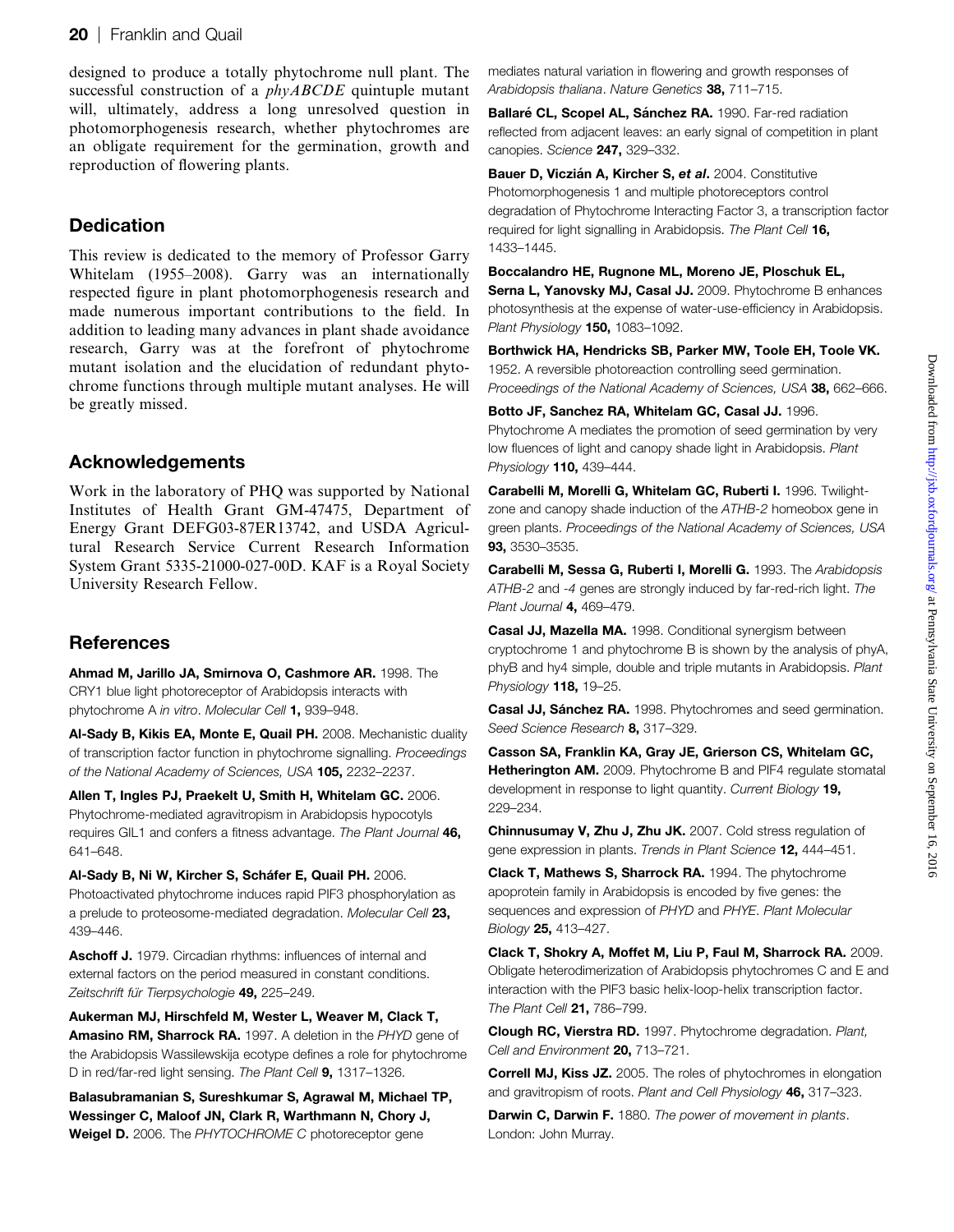Dehesh K, Franci C, Parks BM, Seeley KA, Short TW,

Tepperman JM, Quail PH. 1993. Arabidopsis HY8 locus encodes phytochrome A. The Plant Cell 5, 1081-1088.

Devlin PF, Kay SA. 2000. Cryptochromes are required for phytochrome signaling to the circadian clock but not for rhythmicity. The Plant Cell 12, 2499-2509.

Devlin PF, Yanovsky MJ, Kay SA. 2003. A genomic analysis of the shade avoidance response in Arabidopsis. Plant Physiology 133, 1617–1629.

Devlin PF, Patel SR, Whitelam GC. 1998. Phytochrome E influences internode elongation and flowering time in Arabidopsis. The Plant Cell **10,** 1479-1487.

Devlin PF, Robson PRH, Patel SR, Goosey L, Sharrock RA, Whitelam GC. 1999. Phytochrome D acts in the shade-avoidance syndrome in Arabidopsis by controlling elongation and flowering time. Plant Physiology 119, 909-915.

Dodd AN, Salanthia N, Hall A, Kévei E, Tóoth R, Nagy F, Hibberd JM, Millar AJ, Webb AAR. 2005. Plant circadian clocks increase photosynthesis, growth, survival and competitive advantage. Science 309, 630–633.

Duek PD, Fankhauser C. 2005. bHLH class transcription factors take centre stage in phytochrome signaling. Trends in Plant Science 10, 51–54.

Franklin KA. 2008. Shade avoidance. New Phytologist 179, 930–944.

Franklin KA, Allen T, Whitelam GC. 2007. Phytochrome A is an irradiance-dependent red light sensor. The Plant Journal 50, 108–117.

Franklin KA, Davis SJ, Stoddart WM, Vierstra RD, Whitelam GC. 2003a. Mutant analyses define multiple roles for phytochrome C in Arabidopsis thaliana photomorphogenesis. The Plant Cell 15, 1981–1989.

Franklin KA, Praekelt U, Stoddart WM, Billingham OE, Halliday KJ, Whitelam GC. 2003b. Phytochromes B, D and E act redundantly to control multiple physiological responses in Arabidopsis. Plant Physiology 131, 1340–1346.

**Franklin KA, Whitelam GC.** 2007. Light-quality regulation of freezing tolerance in Arabidopsis thaliana. Nature Genetics 39, 1410-1413.

Goosey L, Palecanda L, Sharrock RA. 1997. Differential patterns of expression of the Arabidopsis PHYB, PHYD and PHYE phytochrome genes. Plant Physiology 115, 959-969.

Goto N, Kumagai T, Koornneef M. 1991. Flowering responses to light-breaks in photomorphogenic mutants of Arabidopsis thaliana, a long day plant. Physiologia Plantarum 83, 209–215.

Halliday KJ, Koornneef M, Whitelam GC. 1994. Phytochrome B and at least one other phytochrome mediate the accelerated flowering response of Arabidopsis thaliana L. to low red/far-red ratio. Plant Physiology 104, 1311-1315.

Halliday KJ, Salter MG, Thingnaes E, Whitelam GC. 2003. Phytochrome control of flowering is temperature sensitive and correlates with expression of the floral integrator FT. The Plant Journal 33, 875–885.

Halliday KJ. Whitelam GC. 2003. Changes in photoperiod or temperature reveal roles for phyD and phyE. Plant Physiology 131. 1913–1920.

Hennig L, Büche C, Schäfer E. 2000. Degradation of phytochrome A and the high irradiance response in Arabidopsis: a kinetic analysis. Plant, Cell and Environment 23, 727-734.

Hennig L, Funk M, Whitelam GC, Schäfer E, 1999. Functional interaction of cryptochrome 1 and phytochrome D. The Plant Journal 20, 289–294.

Hennig L, Stoddart WM, Dieterle M, Whitelam GC, Schäfer E. 2002. Phytochrome E controls light-induced germination of Arabidopsis. Plant Physiology 128, 194–200.

Heschel MS, Selby J, Butler C, Whitelam GC, Sharrock RA, **Donohue K.** 2007. A new role for phytochromes in temperaturedependent germination. New Phytologist 174. 735–741.

Hotta CT, Gardner MJ, Hubbard KE, Baek SJ, Dalchau N, Suhita D, Dodd AN, Webb AAR. 2007. Modulation of environmental responses of plants by circadian clocks. Plant, Cell and Environment 30, 333–349.

Huq E, Al-Sady B, Hudson ME, Kim C, Apel K, Quail PH. 2004. PHYTOCHROME-INTERACTING FACTOR 1 is a critical bHLH regulator of chlorophyll biosynthesis. Science 305, 1937-1941.

Huq E, Quail PH. 2002. PIF4, a phytochrome-interacting bHLH factor functions as a negative regulator of phytochrome B signaling in Arabidopsis. EMBO Journal 21, 2441-2450.

Hwang Y-S, Quail PH. 2008. Phytochrome-regulated PIL1 derepression is developmentally modulated. Plant and Cell Physiology 49, 501–511.

Janoudi AK, Gordon WR, Wagner D, Quail P, Poff KL. 1997a. Multiple phytochromes are involved in red-light induced enhancement of first positive phototropism in Arabidopsis thaliana. Plant Physiology 113, 975–979.

Janoudi AK, Konjevic R, Whitelam GC, Gordon W, Poff KL. 1997b. Both phytochrome A and phytochrome B are required for the normal expression of phototropism in Arabidopsis thaliana seedlings. Physiologia Plantarum 101, 278–282.

Johnson E, Bradley JM, Harberd NP, Whitelam GC. 1994. Photoresponses of light-grown phyA mutants of Arabidopsis: phytochrome A is required for the perception of daylength extensions. Plant Physiology 105, 141-149.

Khanna R, Huq E, Kikis EA, Al-Sady B, Lanzatella C, Quail PH. 2004. A novel molecular recognition motif necessary for targeting photoactivated phytochrome signalling to specific basic helix-loophelix transcription factors. The Plant Cell 16, 3033-3044.

Khanna R, Shen Y, Mario CM, Tsuchisaka A, Theologis A, Schafer E, Quail PH. 2007. The basic helix-loop-helix transcription factor PIF5 acts on ethylene biosynthesis and phytochrome signaling by distinct mechanisms. The Plant Cell 19, 3915-3929.

Kim J, Yi H, Choi G, Shin B, Song P-S, Choi G. 2003. Functional characterization of phytochrome interacting factor 3 in phytochromemediated light signal transduction. The Plant Cell 15, 2399–2407.

Kircher S, Kozma-Bognar L, Kim L, Adam E, Harter K, Schafer E, Nagy F. 1999. Light quality-dependent nuclear import of the plant photoreceptors phytochrome A and B. The Plant Cell 11, 1445–1456.

Kircher S, Kozma-Bognar L, Fejes E, Speth V, Husselstein-Muller T. Bauer D. Adam E. Schafer E. Nagy F. 2002.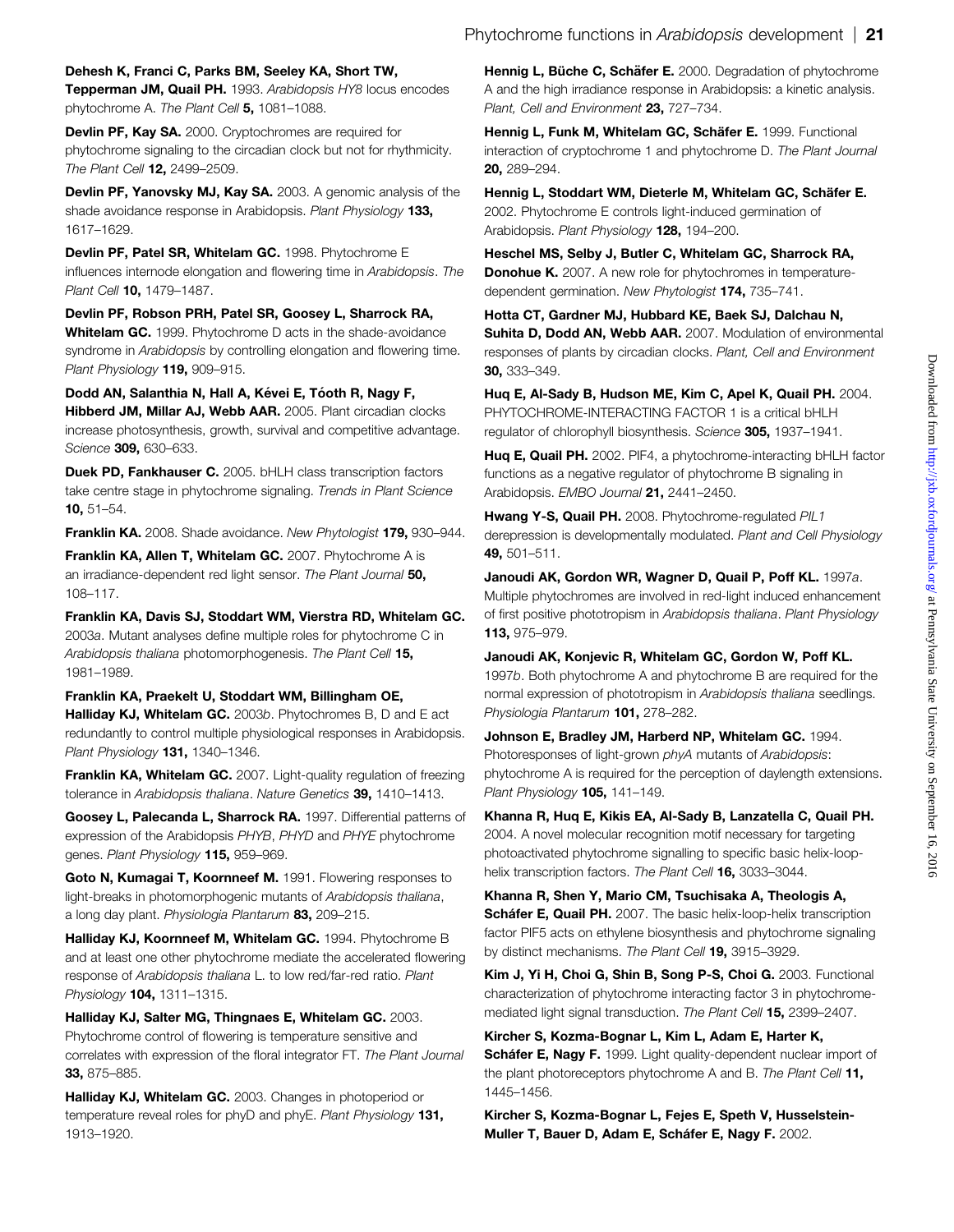# 22 | Franklin and Quail

Nucleo-cytoplasmic partitioning of plant photoreceptors phytochromes A, B, C, D, and E is differentially regulated by light and exhibits a diurnal rhythm. The Plant Cell 14, 1514-1544.

Koornneef M, Rolff E, Spruit CJP. 1980. Genetic control of lightinhibited hypocotyl elongation in Arabidopsis thaliana (L.) Heynh. Zeitschrift für Pflanzenphysiologie 100, 147-160.

Lake JA, Quick WP, Beerling DJ, Woodward FI. 2001. Plant development. Signals from mature to new leaves. Nature 411, 154.

Lagarias JC, Rapoport H. 1980. Chromopeptides from phytochrome: the structure and linkage of the Pfr form of the phytochrome chromophore. Journal of the American Chemical Society 102, 4821–4828.

Leivar P, Monte E, Al-Sady B, Carle C, Storer A, Alonso JM, Ecker JR, Quail PH. 2008. The Arabidopsis Phytochrome-Interacting Factor PIF7, together with PIF3 and PIF4, regulates responses to prolonged red light by modulating phyB levels. The Plant Cell 20, 337–352.

Lin C, Yang H, Guo H, Mockler T, Chen J, Cashmore AR. 1998. Enhancement of blue light sensitivity of Arabidopsis seedlings by a blue light receptor cryptochrome 2. Proceedings of the National Academy of Sciences, USA 95, 7686-7699.

Liscum E, Hangarter RP. 1993. Genetic evidence that the Pr form of phytochrome B plays a role in Arabidopsis thaliana gravitropism. Plant Physiology **103,** 15-19.

Lorrain S, Allen T, Duek PD, Whitelam GC, Fankhauser C. 2008. Phytochrome-mediated inhibition of shade avoidance involves degradation of growth-promoting bHLH transcription factors. The Plant Journal 53, 312-323.

Más P, Devlin PF, Panda S, Kay SA. 2000. Functional interaction of phytochrome B and cryptochrome 2. Nature 408, 207–211.

Mathews S, Lavin M, Sharrock RA. 1995. Evolution of the phytochrome gene family and its utility for phylogenetic analyses of angiosperms. Annals of the Missouri Botanic Garden 82, 296–321.

Mathews S, Sharrock RA. 1997. Phytochrome gene diversity. Plant, Cell and Environment 20, 666-671.

Mazzella MA, Bertero D, Casal JJ. 2000. Temperature-dependent internode elongation in vegetative plants of Arabidopsis thaliana lacking phytochrome B and cryptochrome 1. Planta 210, 497-501.

McClung CR. 2008. Comes a time. Current Opinion in Plant Biology 11, 514–520.

McClung CR. 2006. Plant circadian rhythms. The Plant Cell 18, 792–803.

McCormac AC, Terry MJ. 2002. Light-signalling pathways leading to the co-ordinated expression of HEMA1 and Lhcb during chloroplast development in Arabidopsis thaliana. The Plant Journal 32, 549–559.

Michael TP, Salome PA, Yu HJ, Spencer TR, Sharp EL, McPeek MA, Alonso JM, Ecker JR, McClung CR. 2003. Enhanced fitness conferred by naturally occurring variation in the circadian clock. Science 302, 1049–1053.

Millar AJ, Straume M, Chory J, Chua N-H, Kay SA. 1995. The regulation of circadian photoperiod by phototransduction pathways in Arabidopsis. Science 267, 1163-1166.

Mockler T, Yang H, Yu X, Parikh D, Cheng Y-C, Dolan S, Lin C. 2003. Regulation of photoperiodic flowering by Arabidopsis photoreceptors. Proceedings of the National Academy of Sciences, USA 100, 2140–2145.

Mohr H. 1994. Coaction between pigment systems. In: Kendrick RE, Kronenberg GHM, eds. Photomorphogenesis in plants. Dordrecht, The Netherlands: Kluwer.

Monte E, Alonso JM, Ecker JR, Zhang Y, Li X, Young J, Austin-Phillips S, Quail PH. 2003. Isolation and characterization of phyC mutants in Arabidopsis reveals complex cross-talk between phytochrome signalling pathways. The Plant Cell 15, 1962–1980.

Monte E, Al-Sady B, Leivar P, Quail PH. 2007. Out of the dark: how the PIFs are unmasking a dual temporal mechanism of phytochrome signalling. Journal of Experimental Botany 58, 3125–3133.

Monte E, Tepperman JM, Al-Sady B, Kaczorowski KA, Alonso JM, Ecker JR, Li X, Zhang Y, Quail PH. 2004. The phytochrome-interacting transcription factor, PIF3, acts early, selectively and positively in light-induced chloroplast development. Proceedings of the National Academy of Sciences, USA 101, 16091–16098.

Nagatani A. 2004. Light-regulated nuclear localization of phytochromes. Current Opinion in Plant Biology 7, 1-4.

Nagatani A, Chory J, Furuya M. 1991. Phytochrome B is not detectable in the hy3 mutant of Arabidopsis, which is deficient in responding to end-of-day far-red light treatments. Plant and Cell Physiology 32, 1119-1112.

Nagatani A, Reed JW, Chory J. 1993. Isolation and initial characterization of Arabidopsis mutants that are deficient in functional phytochrome A. Plant Physiology 102, 269-277.

Neff MM, Chory J. 1998. Genetic interaction between phytochrome A, phytochrome B and cryptochrome 1 during Arabidopsis development. Plant Physiology 118, 27-36.

Neff MM, Van Volkenburgh E. 1994. Light-stimulated cotyledon expansion in Arabidopsis seedlings: the role of phytochrome B. Plant Physiology 104, 1027-1032.

Ni M, Tepperman JM, Quail PH. 1998. PIF3, a phytochromeinteracting factor necessary for normal photoinduced signal transduction, is a novel basic helix-loop-helix protein. Cell 95, 657–667.

Ni M, Tepperman JM, Quail PH. 1999. Binding of phytochrome B to its nuclear signaling partner PIF3 is reversibly induced by light. Nature 400, 462–466.

Park E, Kim J, Lee Y, Shin J, Oh E, Chung WI, Liu JR, Choi G. 2004. Degradation of phytochromeinteracting factor 3 in phytochrome-mediated signaling. Plant and Cell Physiology 45, 968–975.

Parks BM, Quail PH, Hangarter RP. 1996. Phytochrome A regulates red light induction of phototropic enhancement in Arabidopsis. Plant Physiology 110, 155-162.

Parks BM. Quail PH. 1993. hv8, a new class of Arabidopsis long hypocotyl mutants deficient in functional phytochrome A. The Plant Cell 3, 39-48.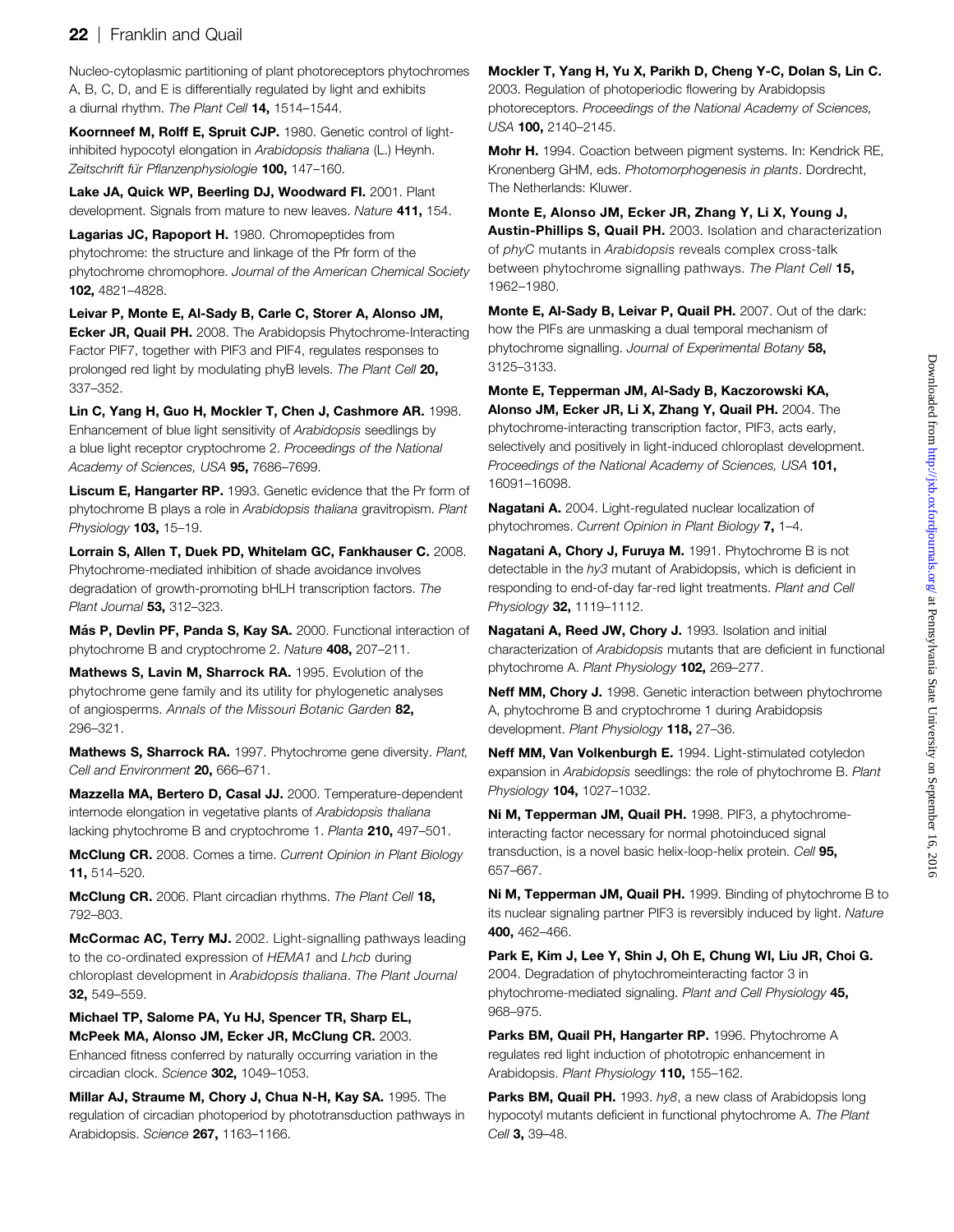Pruneda-Paz JL, Breton G, Para A, Kay SA. 2009. A functional genomics approach reveals CHE as a component of the Arabidopsis circadian clock. Science 323, 1481–1485.

Poppe C, Hangarter RP, Sarrock RA, Nagy F, Schäfer E. 1996. The light-induced reduction of the gravitropic growth-orientation of seedlings of Arabidopsis thaliana (L.) Heynh. is a photomorphogenic response mediated synergistically by the far-red absorbing forms of phytochromes A and B. Planta 119, 511–514.

Poppe C, Schäfer E. 1997. Seed germination of Arabidopsis thaliana phyA/phyB double mutants is under phytochrome control. Plant Physiology 114, 1487–1492.

Quail PH. 2007. Phytochrome-regulated gene expression. Journal of Integrative Plant Biology 49, 11–20.

Reed JW, Nagatani A, Elich T, Fagan M, Chory J. 1994. Phytochrome A and phytochrome B have overlapping but distinct functions in Arabidopsis development. Plant Physiology 104, 1139–1149.

Reed JW, Nagpal P, Poole DS, Furuya M, Chory J. 1993. Mutations in the gene for red/far-red light receptor phytochrome B alter cell elongation and physiological responses throughout Arabidopsis development. The Plant Cell 5, 147-157.

Robson PRH, Smith H. 1996. Genetic and transgenic evidence that phytochromes and B act to modulate the gravitropic orientation of Arabidopsis thaliana hypocotyls. Plant Physiology 110, 211–216.

Robson PRH, Whitelam GC, Smith H. 1993. Selected components of the shade-avoidance syndrome are displayed in a normal manner in mutants of Arabidopsis thaliana and Brassica rapa deficient in phytochrome B. Plant Physiology 102, 1179–1184.

Sakamoto K, Nagatani A. 1996. Nuclear localization activity of phytochrome B. The Plant Journal 10, 859-868.

Salter MG. Franklin KA. Whitelam GC. 2003. Gating of the rapid shade avoidance response by the circadian clock in plants. Nature 426, 680–683.

Schäfer E, Nagy F, eds. 2006. Photomorphogenesis in plants and bacteria, 3rd edn. Dordrecht, The Netherlands: Springer.

Sessa G, Carabelli M, Sassi M, Ciolfi A, Possenti M, Mittempergher F, Becker J, Morelli G, Ruberti I. 2005. A dynamic balance between gene activation and repression regulates the shade avoidance response in Arabidopsis. Genes and Development 19, 2811–2815.

**Sharrock RA, Clack T.** 2002. Patterns of expression and normalized levels of the five Arabidopsis phytochromes. Plant Physiology 130, 442–456.

Sharrock RA, Clack T. 2004. Heterodimerization of type II phytochromes in Arabidopsis. Proceedings of the National Academy of Sciences, USA **101,** 11500-11505.

**Sharrock RA, Quail PH.** 1989. Novel phytochrome sequences in Arabidopsis thaliana: structure, evolution and differential expression of a plant photoreceptor family. Genes and Development 3, 1745–1757.

Shen H. Moon J. Hug E. 2005. PIF1 is regulated by light-mediated degradation through the ubiquitin-26S proteosome pathway to optimize photomorphogenesis of seedlings in Arabidopsis. The Plant Journal 44, 1023–1035.

Shen Y, Khanna R, Carle CM, Quail PH. 2007. Phytochrome induces rapid PIF5 phosphorylation and degradation in response to red-light activation. Plant Physiology 145, 1043-1051.

Shin J, Kim K, Kang H, Zulfugarov IS, Bae G, Lee C-H, Lee D, Choi G. 2009. Phytochromes promote seedling light responses by inhibiting four negatively-acting phytochrome-interacting factors. Proceedings of the National Academy of Sciences, USA 106, 7660–7665.

Shinomura T, Nagatani A, Hanzawa H, Kubota M, Watanabe M, **Furuya M.** 1996. Action spectra for phytochrome A- and B-specific photoinduction of seed germination in Arabidopsis thaliana. Proceedings of the National Academy of Sciences, USA 93, 8129–8133.

Smith H, Turnbull M, Kendrick RE. 1992. Light-grown plants of the cucumber long hypocotyl mutant exhibit both long-term and rapid growth responses to irradiation with supplementary far-red light. Photochemistry and Photobiology 56, 607-610.

**Smith H. Whitelam GC.** 1997. The shade avoidance syndrome: multiple responses mediated by multiple phytochromes. Plant, Cell and Environment 20, 840-844.

Smith H, Xu Y, Quail PH. 1997. Antagonistic but complementary actions of phytochromes A and B allow optimum seedling deetiolation. Plant Physiology 114, 637-641.

Somers DE. Devlin PF. Kav SA. 1998. Phytochromes and cryptochromes in the entrainment of the Arabidopsis circadian clock. Science 282, 1488–1490.

Somers DE, Sharrock RA, Tepperman JM, Quail PH. 1991. The hy3 long hypocotyl mutant of Arabidopsis is deficient in phytochrome B. The Plant Cell 3, 1263–1274.

Stephenson PG, Fankhauser C, Terry MJ. 2009. PIF3 is a repressor of chloroplast development. Proceedings of the National Academy of Sciences, USA 106, 7654-7659.

Tepperman JM, Hudson ME, Khanna R, Zhu T, Chang SH, Wang X, Quail PH. 2004. Expression profiling of phyB mutant demonstrates substantial contribution of other phytochromes to redlight-regulated gene expression during seedling de-etiolation. The Plant Journal 38, 725-739.

Tepperman JM, Hwang Y-S, Quail PH. 2006. phyA dominates in transduction of red-light signals to rapidly-responding genes at the initiation of Arabidopsis seedling deetiolation. The Plant Journal 5, 728–742.

Tepperman JM, Zhu T, Chang HS, Wang X, Quail PH. 2001. Multiple transcription-factor genes are early targets of phytochrome A signaling. Proceedings of the National Academy of Sciences, USA 98, 9437–9442.

Thomas B. 2006. Light signals and flowering. Journal of Experimental Botany 57, 3387–3393.

Turck F, Fornara F, Coupland G. 2008. Regulation and identity of Florigen: FLOWERING LOCUS T moves to center stage. Annual Reviews in Plant Biology 59, 573–594.

Ueda HR. 2006. Systems biology flowering in the plant clock field. Molecular Systems Biology doi:10.1038/msb4100105.

Whitelam GC, Johnson E, Peng J, Carol P, Anderson MC, Cowl JS, Harberd NP. 1993. Phytochrome A null mutants of